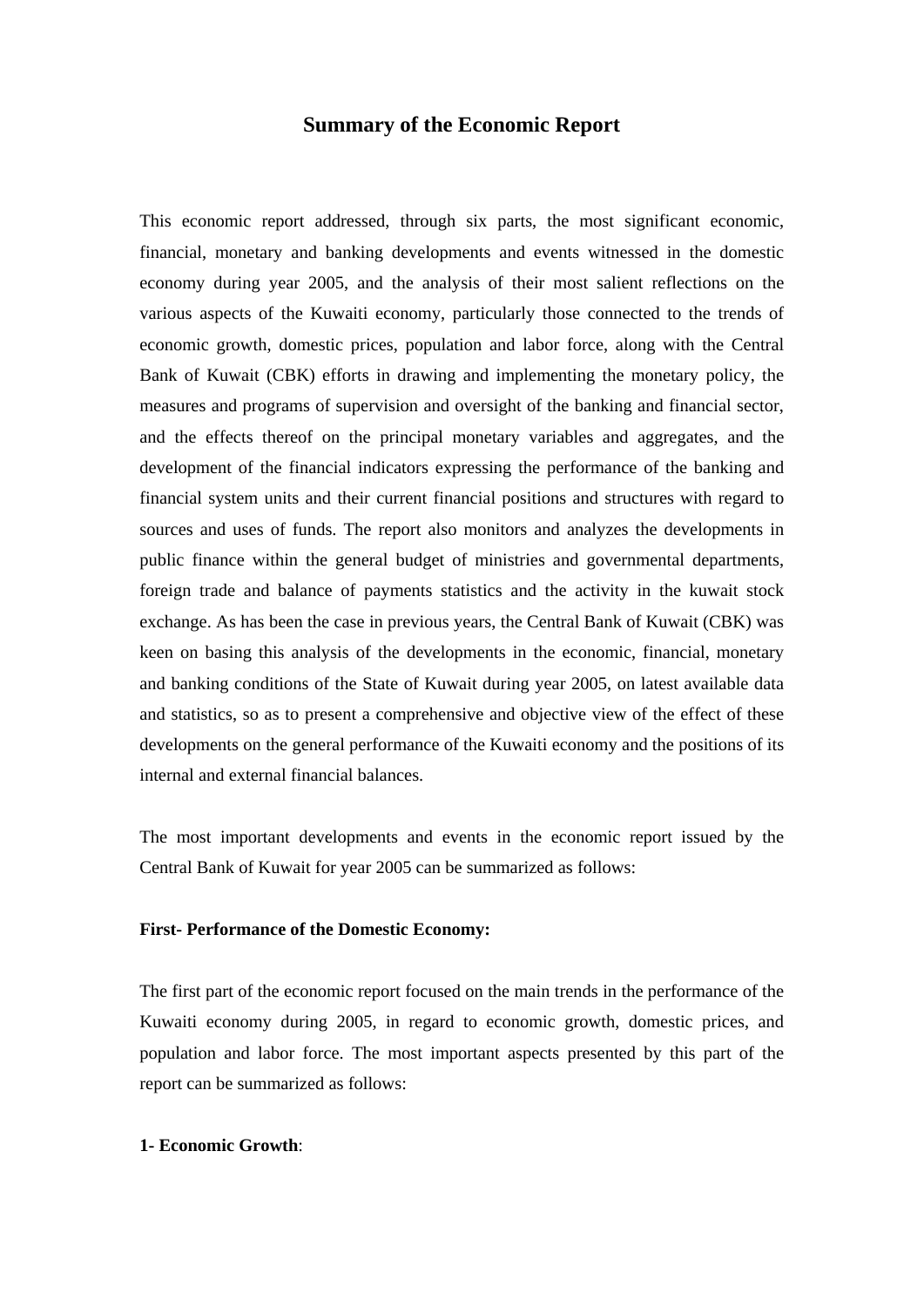- The growth in the State of Kuwait GDP at current prices accelerated during 2005 to KD 23588 million, against KD 17466 million in 2004, i.e. a growth of KD 6122 million (35.1%), compared to a growth of 22.5% during the previous year.
- The mentioned growth in the State of Kuwait GDP at current prices during 2005 essentially reflects the favorable developments witnessed in world oil markets and the accompanying rise in world oil prices on the one hand, along with the increase in the State of Kuwait's crude oil production rates on the other. This reflected on the total value added at current prices in the oil sectors (crude oil and natural gas production sector and the refined petroleum products industry) which witnessed an accelerated growth to KD 13831.9 million during 2005, compared with KD 8617.6 million in 2004, i.e. an increase of KD 5214.3 million or 60.5% compared with a growth of 35.3% during the previous year. With the increase in the total value added at current prices in the oil sectors, its ratio in the composition of the State of Kuwait GDP increased, in turn, from 49.3% during 2004 to 58.6% during 2005.
- The total value added at current prices in the non-oil sectors (excluding the refined petroleum products industry) rose to KD 9607.8 million during 2005, from KD 8686.9 million during 2004, i.e. an increase of KD 920.9 million or 10.6%, following its growth by KD 12.1% during the previous year. With the relative deceleration in the growth rate of the total value added at current prices in the nonoil sector, its ratio in the composition of the State of Kuwait GDP at current prices declined from 49.7% during 2004 to 40.7% during 2005.
- The above mentioned growth in the total value added in non-oil sectors during year 2005 encompassed without exception all sections of economic activity which constitute these sectors, though at rates which were often below their corresponding rates of 2004. Worth mentioning within this context is that the Financial Institutions activity contributed the highest portion (33%) of the growth in the total value added in the non-oil sector, as it grew by KD 303 million by the non-oil sectors or 20.4%during 2005, compared with a growth of 26.9% during year 2004. The Transport, Storage and Communication activity came second to the Financial Institutions activity with regard to its relative contribution (27%) to the growth in the total value added in the non-oil sectors, as it grew by KD 248.9 million (23.8%) during 2005, compared to a growth of 30.7% during the previous year.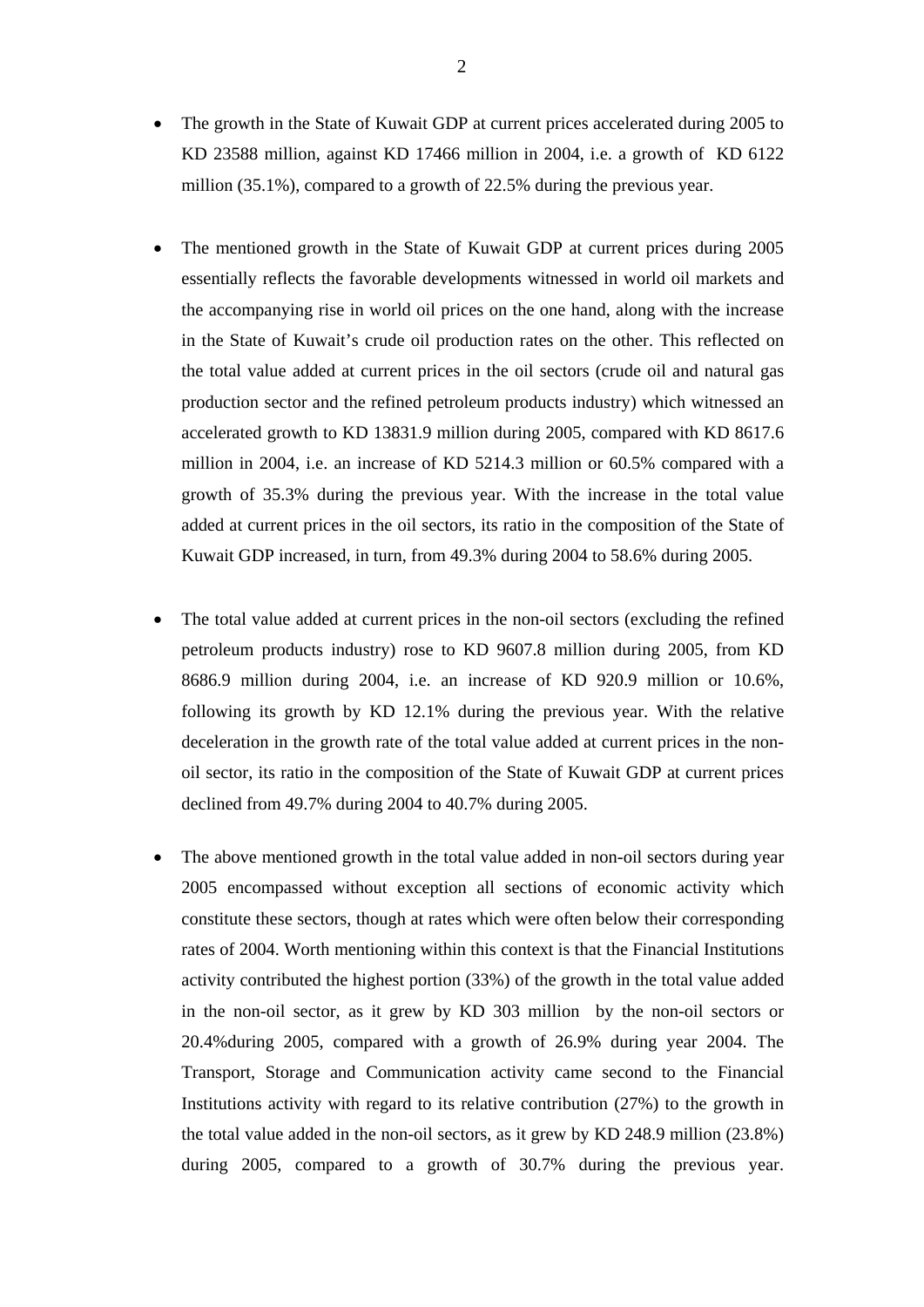Furthermore, deceleration was witnessed in the growth of the value added at current prices in the Community, Social and Personal Services activity (from 7.3% to 5.5%), the Manufacturing Industries excluding the refined petroleum products industry (from 19% to 14%), and the Construction activity (from 15.1% to 13.3%), while a rise was recorded in the growth rate of the value added at current prices in the Real-Estate activity (from 3.1% to 3.8%), Electricity, Gas and Water activity (from 2.5% to 3.2%), and Agriculture, Livestock and Fishing activity (from 9.2% to 10.6%) between 2004 and 2005, respectively.

- As for the sources of the rise in GDP at current prices from the perspective of expenditure on GDP, the major portion (83.1%) of that rise resulted from the increase in expenditure of the outside world (exports of goods and services) on the GDP by KD 5089 million or 51% to KD 15059 million during 2005, from KD 9970 during the previous year. Furthermore, the total expenditure by residents, which represents the sum of the final government and private consumption expenditures, and expenditure on gross capital formation, rose by KD 2520 million or 19.1% to KD 15688 million during 2005, from KD 13168 million during the previous year.
- The Gross National Product (GNP) of the State of Kuwait rose during 2005 by 35.8% to KD 26167.4 million, from KD 19272.1 million during the previous year. The National Income at current prices rose by 34.3%, from KD 17671.1 million during 2004 to KD 23740.4 million during 2005. Accordingly, the average percapita share of the GNP at current prices rose from KD 6681.7 during 2004 to KD 8281.1 in 2005, i.e. an increase of KD 1599.4 (23.9%).

#### **2- Domestic Prices:**

- Inflation rate in the State of Kuwait, measured as the relative change in the General Consumer Price Index (year 2000=100), surged from 1.3% during 2004 to 4.1% during 2005. The marked acceleration in the rise of the general price level of items constituting the 'Food' group (from 3.2% during 2004 to 8.5% during 2005) contributed the largest portion (39.6%) of the above mentioned rise in inflation rate in the General Consumer Price Index during 2005 compared to the previous year.
- The acceleration in inflation rate in the General Consumer Price Index during 2005 compared to the previous year was accompanied with a parallel surge, in the same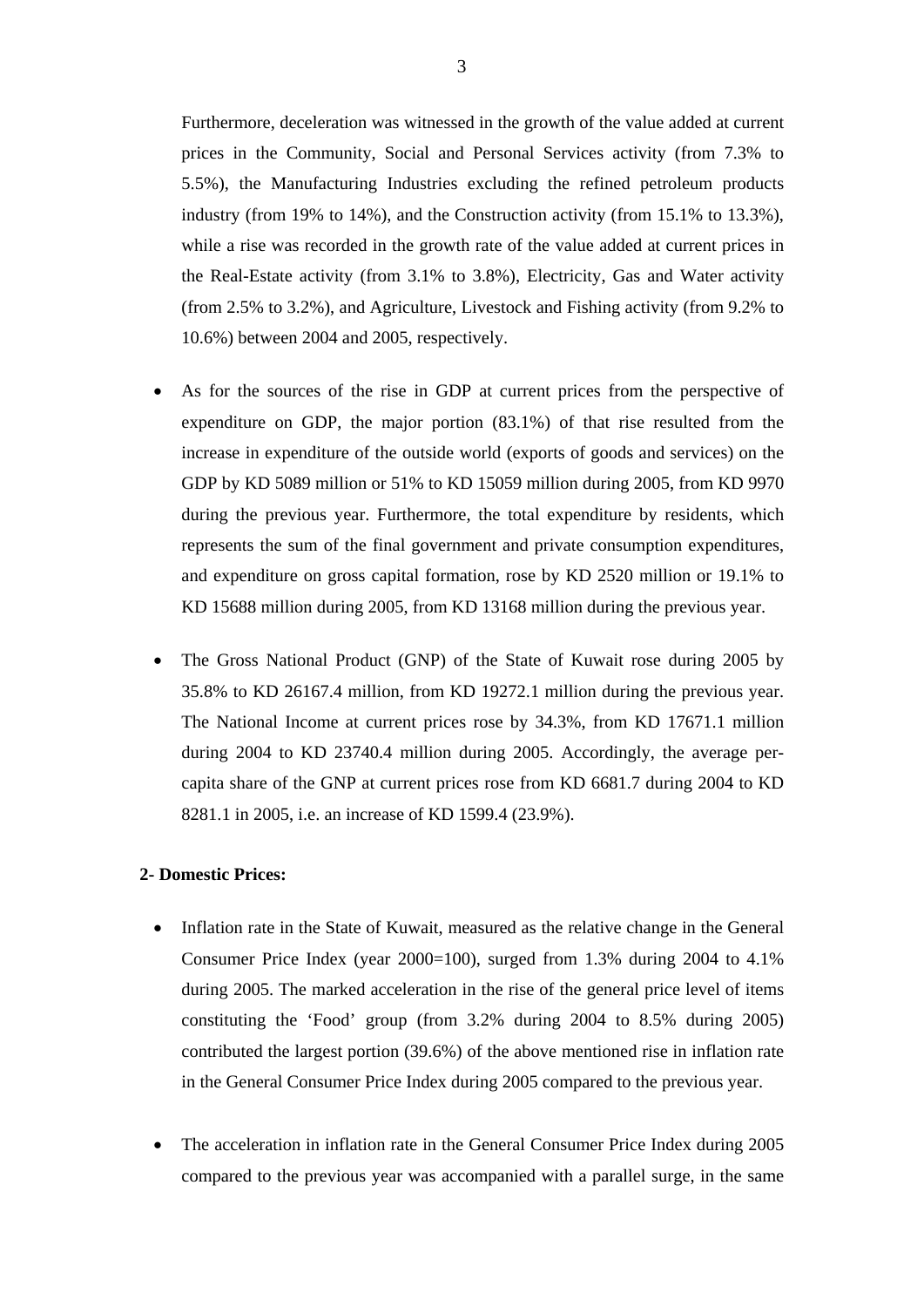direction, in the relative change in the General Wholesale Price Index. Specifically, the General Wholesale Price Index in the State of Kuwait rose by 4.4% during 2005 compared to 0.4% during 2004. This rise is essentially attributable to the accelerated rate of increase in the general level of wholesale prices of imported goods, from 0.3% during 2004 to 4.8% during 2005. Also the General Wholesale Price Index of domestically produced goods rose by 3.3% during 2005, following a rise of 0.4% during the previous year.

#### **3- Population and Labor Force:**

- The total population of the State of Kuwait rose to 2.991 million at end of 2005, from 2.754 million at end of 2004, i.e. a growth of 8.6%. The largest portion (84.9%) of that increase in total population is attributable to the rise in non-Kuwaiti population by 11.2% during 2005, while the Kuwaiti population rose by 3.8% during 2005.
- The above mentioned rise in the total population of the State of Kuwait essentially reflects the marked growth in the number of economically active individuals, i.e. those aged between 15 and less than 60 years, by 9.9% at end of 2005 compared to their number at end of the previous year, leading to the rise of their ratio in the total population to 75.6% from 74.8% at end of the two mentioned years respectively. This rise encompassed both the Kuwaiti population (from 55% to 55.4%) and non-Kuwaiti population (from 85.3% to 85.6%) between the ends of 2004 and 2005, respectively.
- The growth rate of the number of individuals under 15 years of age accelerated from 3.6% during 2004, to 4.5% during 2005. This acceleration encompassed both the Kuwaiti and non-Kuwaiti populations aged less than 15 years. Within this context, the report indicated the decline of the ratio of this group of individuals in the Kuwaiti population from 40.5% to 39.9%, at end of the two mentioned years respectively.
- The total labor force in the State of Kuwait rose by 11.1% at end of 2005. This rise encompassed both the Kuwaiti labor force (by 7.1%) and non-Kuwaiti labor force (by 12%) during 2005. Consequently, the relative importance of the national labor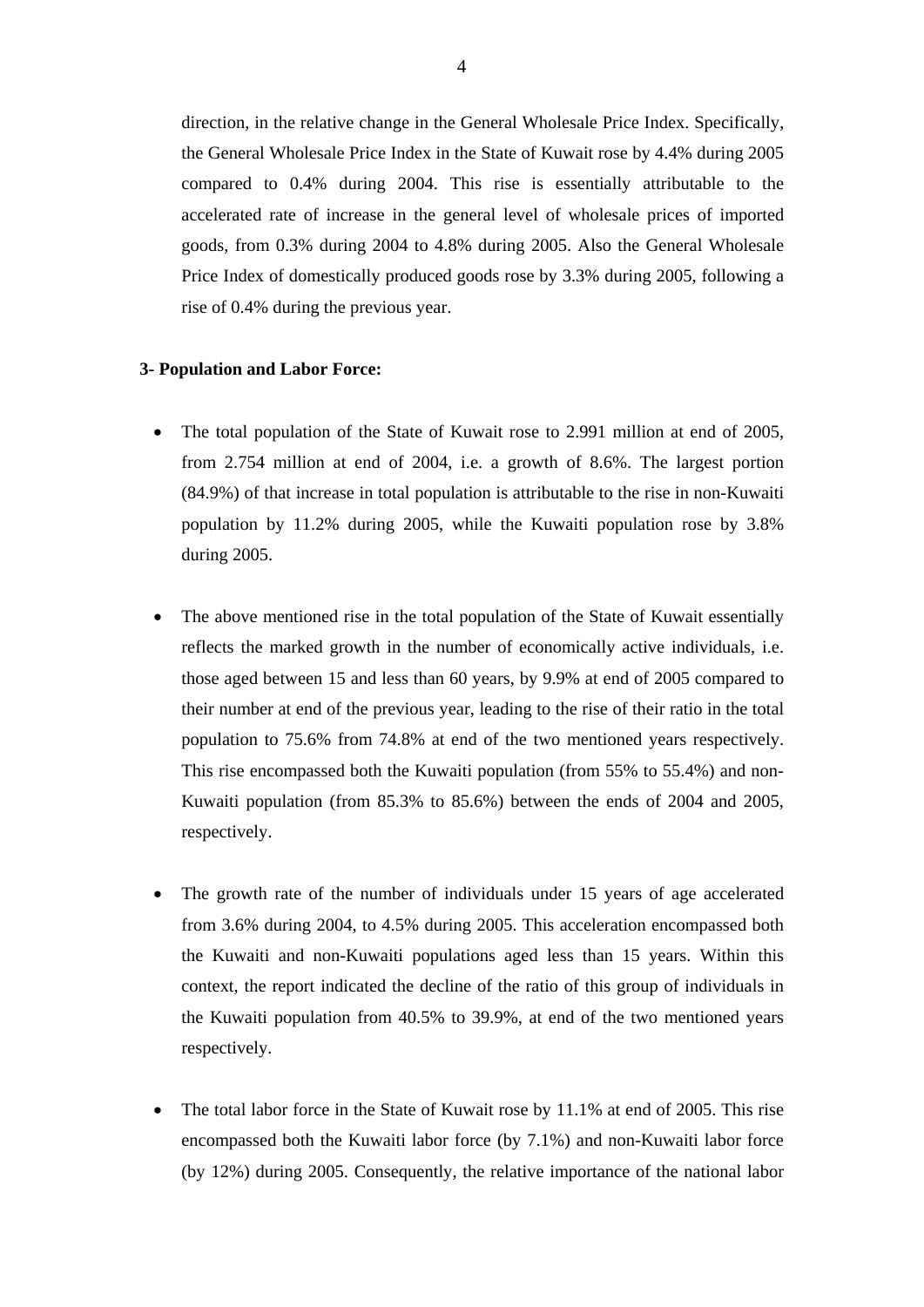force in the total labor force declined (from 18.3% to 17.6%), with the rise in the relative importance of the expatriate labor force (from 81.7% to 82.4%), between the ends of 2004 and 2005, respectively.

The labor force rose by 12.6% in the private sector and by 5.54% in the governmental sector at end of 2005, compared to end of the previous year. The largest portion (94.8%) of the growth in the private sector labor force during 2005 was essentially due to the increase in the expatriate labor force in that sector. On the other hand, the largest portion (77%) of the growth in the governmental sector labor force during 2005 was essentially due to the rise in national labor force in that sector.

#### **Second- Monetary Developments and Activity of CBK:**

The second part of the report addressed CBK's efforts in drawing and implementing the monetary policy of the State of Kuwait, and reported the role played by that policy in influencing the trend of the main monetary indicators and aggregates, in accordance with the firm establishment of the bases of monetary stability in the country and the enhancement of the opportunities and elements of self-generated growth in the national economy, within the framework of the State general economic policy. The report also followed up the developments concerning the CBK activity in the supervision and oversight of the banking and financial system units, and its role in directing and rationalizing the credit policy of banks and investment companies subject to its supervision, within its efforts towards generating an atmosphere that contributes to further strengthening these units and ensuring the soundness of their financial positions, in line with the prudent banking and financial practices and customs.

The most significant aspects presented in this report on the CBK efforts within the monetary policy and the development of the main monetary indicators and aggregates during 2005, can be summarized in the following:

1- The growth rate of domestic liquidity levels accelerated during 2005, whereby Money Supply in its broad definition (M2) rose markedly to KD 13086 million at end of 2005, from KD 11655.2 million at end of 2004, i.e. by KD 1431 million or 12.3% following a growth of KD 1254 million or 12.1% in the previous year. This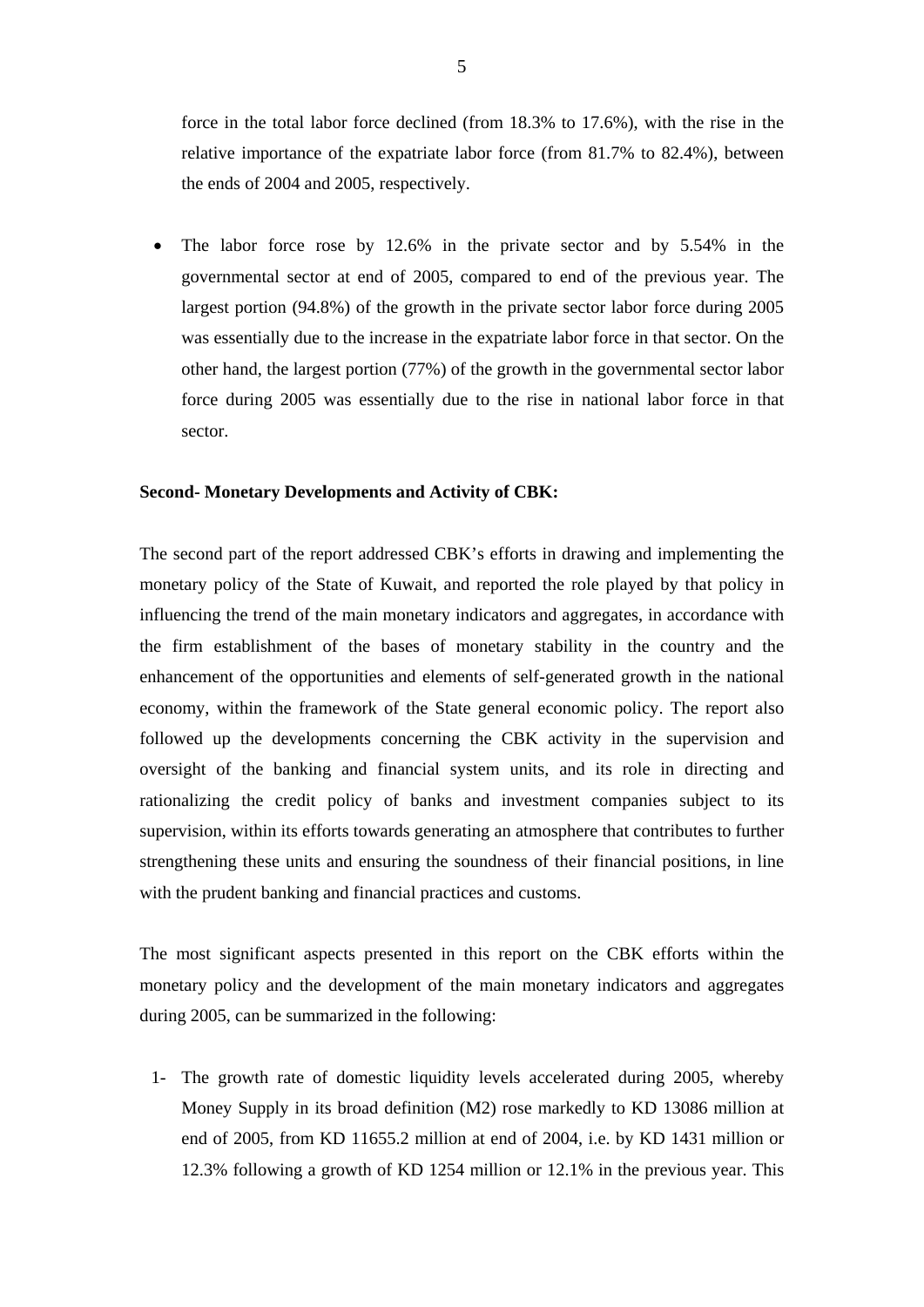growth is attributable to the increase in both Money (the narrow definition of Money Supply, M1) by KD 553.2 million or 17.4% on the one hand, and Quasi-Money by KD 877.9 million or 10.4% on the other. Within the aggregate monetary position of CBK and local banks, changes in Money Supply (M2), reflected the sum of the rise in the net domestic assets of these institutions (essentially local banks' claims on the private sector) by KD 1060.9 million or 13.1% (from KD 8121.4 million to KD 9182.3 million), and their net foreign assets (essentially with local banks) by KD 370.1 million or 10.5% (from KD 3533.9 million to KD 3904 million).

- 2- The balances of the utilized portion of cash credit facilities extended by local banks to the various domestic economic sectors, continued rising at an accelerated rate, thus reaching KD 11827.3 million at end of year 2005, from KD 9867 million at end of year 2004, i.e. a rise of KD 1960.3 million or 19.9%, compared to a rise of KD 1447.6 million or 17.2% during the previous year. This rise encompassed most domestic economic sectors and was concentrated in the Personal Facilities sector (by KD 968.3 million, or 23.2%), the Real-Estate sector (by KD 509 million, or 25.1%), the Construction Sector (by KD 178.3 million, or 30.1%), and the Non-Bank Financial Institutions sector (by KD 151.8 million, or 19.4%).
- 3- Developments in domestic interest rates during 2005 reflect the CBK efforts towards enhancing the competitiveness of the Kuwaiti dinar (KD) and strengthening its attractiveness as a store of national savings. Within this context, the CBK issued in 2005 five decisions raising the rate of discount and rediscount of commercial papers presented to it by local banks, and which it accepts to discount or rediscount. By virtue of these decisions, the discount rate was increased by a total of one and a quarter percentage point (from 4.75% to 6%). The significance of these decisions is highlighted by the developments in the domestic economic, monetary, and banking conditions on the one hand, and the continued increase witnessed in the interest rates on the major currencies, ahead of which the US dollar, to which the KD is linked within specific margins, on the other. In the light of these increases on the one hand, along with the CBK sustained follow up with the local banks in this regard on the other, the average interest rates on the KDdenominated customers' time deposits with local banks increased for all terms. As a result of these developments, an improvement was recorded in the margins between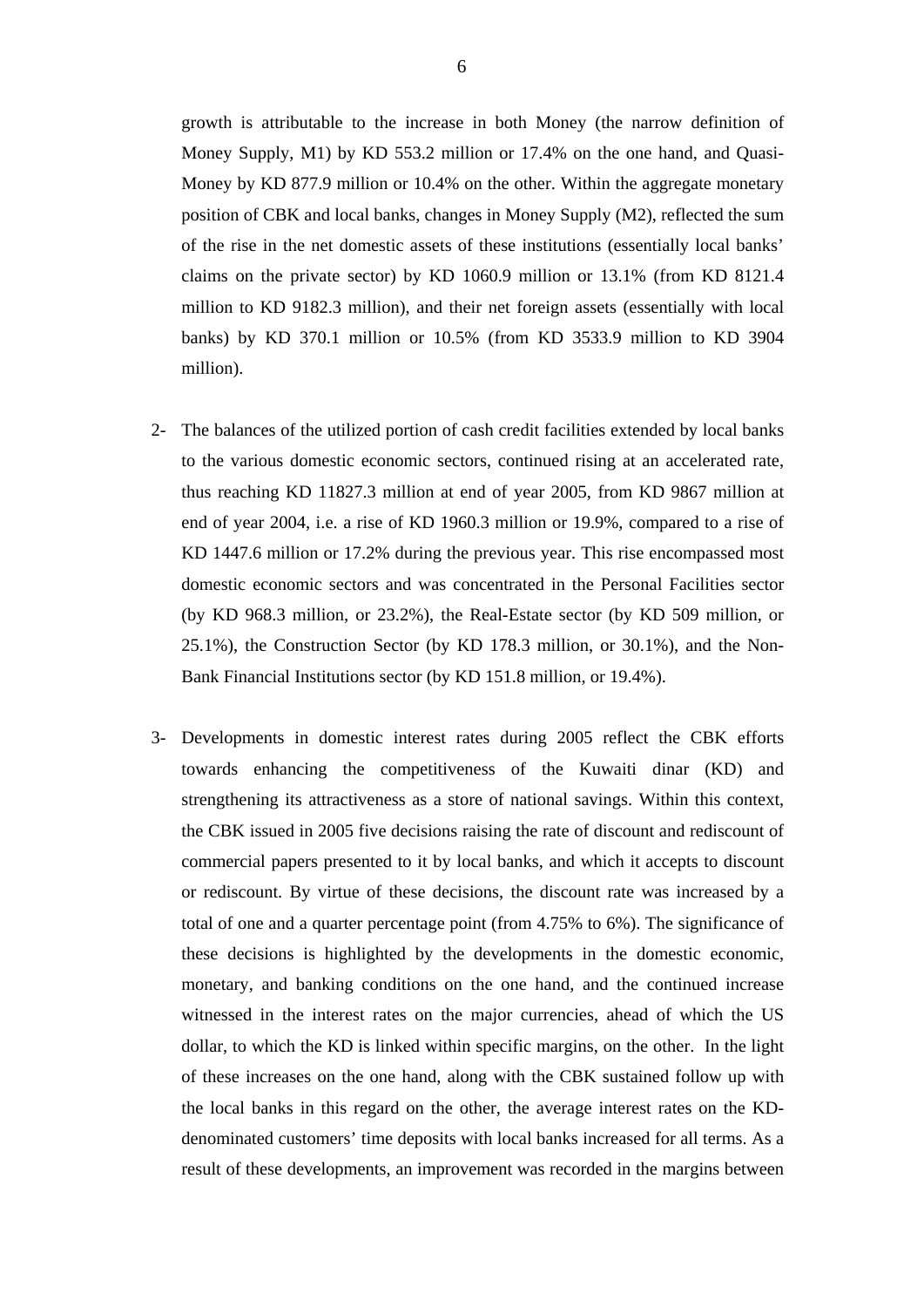the averages of local banks' interest rates on customers' deposits in KD and US dollar, particularly during the second half of 2005.

4- The exchange rate of the Kuwaiti dinar maintained its relative stability against the major currencies during 2005, under the exchange rate policy based on pegging the Kuwaiti dinar to the exchange rate of the US dollar within specific margins, which the CBK started enforcing as of the beginning of 2003, according to the Decree No. 266 of year 2002, issued on 15 October 2002, concerning the KD exchange rate policy.

Within this context, the report indicated that the Kuwaiti dinar was stable against the US dollar at 292 fils during 2005, which is below the parity rate by 7.63 fils or 2.5%. Conversely, the exchange rate of the US dollar fluctuated within broad margins against the other major currencies during 2005; whereby the difference between the highest and lowest exchange rates of the US dollar against these currencies reached, during 2005, 18.9% against the Japanese yen, 16.3% against the Swiss franc, 16.1% against the Euro, and 12.7% against the Sterling pound.

5- The CBK continued during year 2005 its efforts in enhancing the soundness of the financial positions of the banking and financial sector units registered with it, within the context of its role in the supervision and oversight of these units. These efforts encompassed off-site monitoring and on-site inspection, along with the issuance of instructions aimed at shoring up the bases of stability in the local banking and financial sector, and firmly establishing professionally sound practices in this sector's units. Within this context, the report indicated that the CBK issued in 2005 new instructions, and introduced certain modifications to previously issued instructions regarding the activities of the local banking and financial sector's units subject to its supervision, in line with the developments on the domestic and world scenes. Among the most significant of these instructions are those concerning the application of the revised capital adequacy standard (Basel II) effective 31/12/2005; updating the CAMEL system for assessing banks performance, separating the domestic securities portfolios managed by banks and investment companies on behalf of third parties from the foreign securities and investment instruments portfolios managed by these institutions on behalf of third parties, and subjecting the former to the rules and procedures set by the management of the Kuwait Stock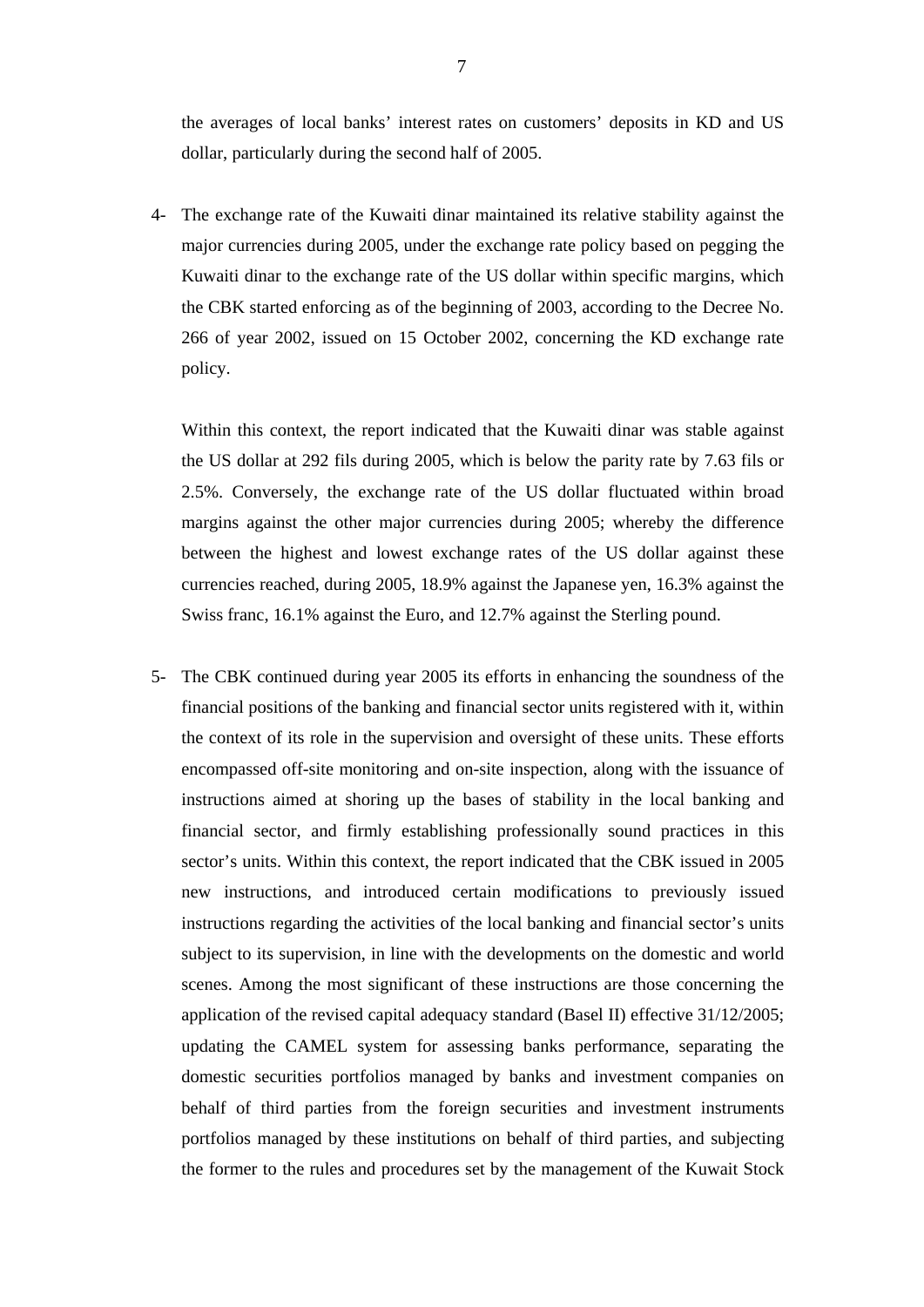Exchange while continuing to subject the latter to rules and procedures set by the CBK; and, deriving guidance from the principles issued by the Basel Committee for banking supervision on the establishment of the compliance follow-up unit and its role in the bank, etc.

6- The developments in the balances of public debt instruments during year 2005 indicate the continuation of the CBK efforts which started since November 1987 in the management of public debt instruments (Treasury Bills and Treasury Bonds) on behalf of the Ministry of Finance, noting that the CBK uses these instruments in regulating the levels of domestic liquidity. In this regard, the report indicated that during 2005, the CBK offered six issues of Treasury Bills with a total nominal value of KD 562 million, and 24 issues of Treasury Bonds of one-year maturity with a total nominal value of KD 2407 million. During that year, eighteen previous issues of Treasury Bills with a total nominal value of KD 1650 million, and fourteen previous Treasury Bonds issues with a total nominal value of KD 1339 million reached maturity. As a result of these developments, the outstanding balance of public debt instruments (Treasury Bills and Bonds) declined by KD 20 million or 0.8% to KD 2407 million at end of year 2005, compared to KD 2427 million at end of 2004.

### **Third- Financial Indicators of the Banking and Financial Sector:**

The third part of the report focused on following up the developments in the local banking and financial system during 2005 through the financial data and indicators derived from the aggregate balance sheets of the groups of units within this system. The main developments mentioned in this part of the report, can be highlighted as follows:

**1- The institutional structure of the banking and financial system** witnessed an expansion during 2005, for the second consecutive year. Within the permission for foreign banks to open branches in the State of Kuwait, by virtue of the Law No. 28 of year 2005 amending certain provisions of Law No. 32 of year 1968 concerning Currency, the Central Bank of Kuwait and the Organization of Banking Business on the one hand, and the principles, regulations and controls endorsed by the CBK Board of Directors regarding the licensing and operation of foreign banks' branches in the domestic market on the other, the branches of the BNP Paribas Bank, the Abu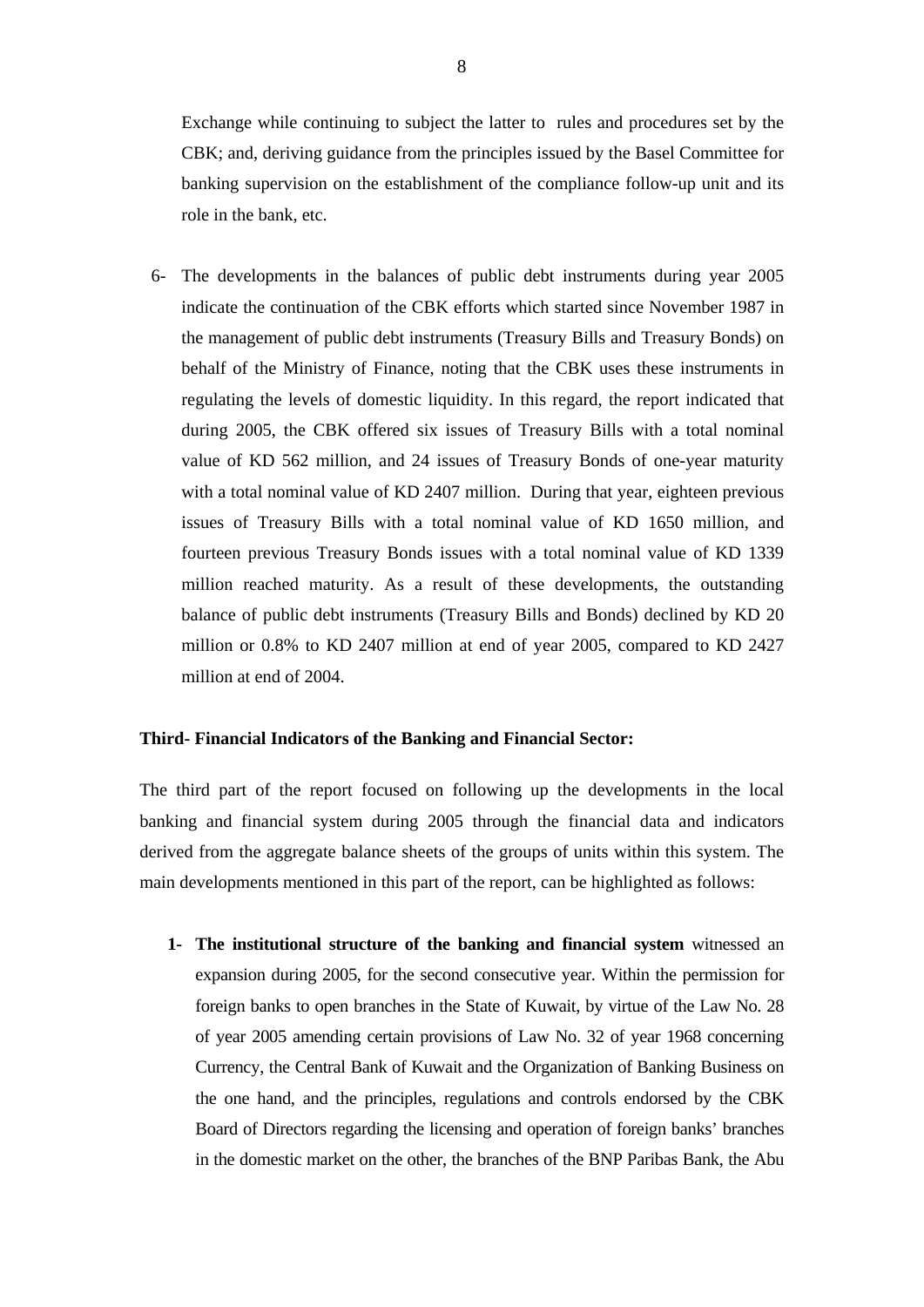Dhabi National Bank, and the HSBC Middle-East Bank were entered in the CBK register of commercial banks. These branches started operations on the 30<sup>th</sup> of March, the  $25<sup>th</sup>$  of September, and the  $15<sup>th</sup>$  of November of year 2005, respectively.

The number of Investment Companies registered with the CBK and subject to its supervision rose to 56 companies (of which 23 companies operating according to the provisions of Islamic Sharia) at end of 2005, against 42 companies at end of 2004 (of which 14 investment companies operating in accordance with the provisions of Islamic Sharia). Also, the number of Exchange Companies subject to the CBK supervision increased from 35 companies at end of 2004 to 38 companies at end of 2005. The number of Investment Funds registered with CBK and subject to its supervision rose markedly, for the third consecutive year, by the addition of 6 new investment funds, thus bringing their number to 66 funds at end of year 2005 from 60 funds at end of the previous year.

- **2-** During 2005, local banks continued their efforts towards developing their sources and uses of funds, along with strengthening the structural bases of their financial positions, through endeavoring to attract and use funds domestically and abroad. These sustained efforts reflected on the **total aggregate balance sheet of local banks** which grew during 2005 to KD 21611.6 million at year end from KD 19144.2 million at end of 2004, i.e. a growth of KD 2467.4 million (or 12.9%). Several factors contributed to the realization of that growth, chief among which was the accelerated growth in the balances of local banks' claims on the resident private sector by KD 2051 million, equivalent to 83.1% of the mentioned overall growth in the total aggregate balance sheet of local banks during 2005 compared to the previous year. On the liabilities side, the largest portion (56.1%) of the above mentioned increase in the total aggregate balance sheet of local banks resulted from the increase in the balances of private sector deposits with local banks by KD 1383.3 million or 12.4% at end of 2005, compared to end of the previous year.
- **3-** The analysis of financial flows indicate that local banks, in order to make available financial resources for their operations in year 2005, resorted to raising their domestic liabilities (private sector deposits, government deposits, and shareholders'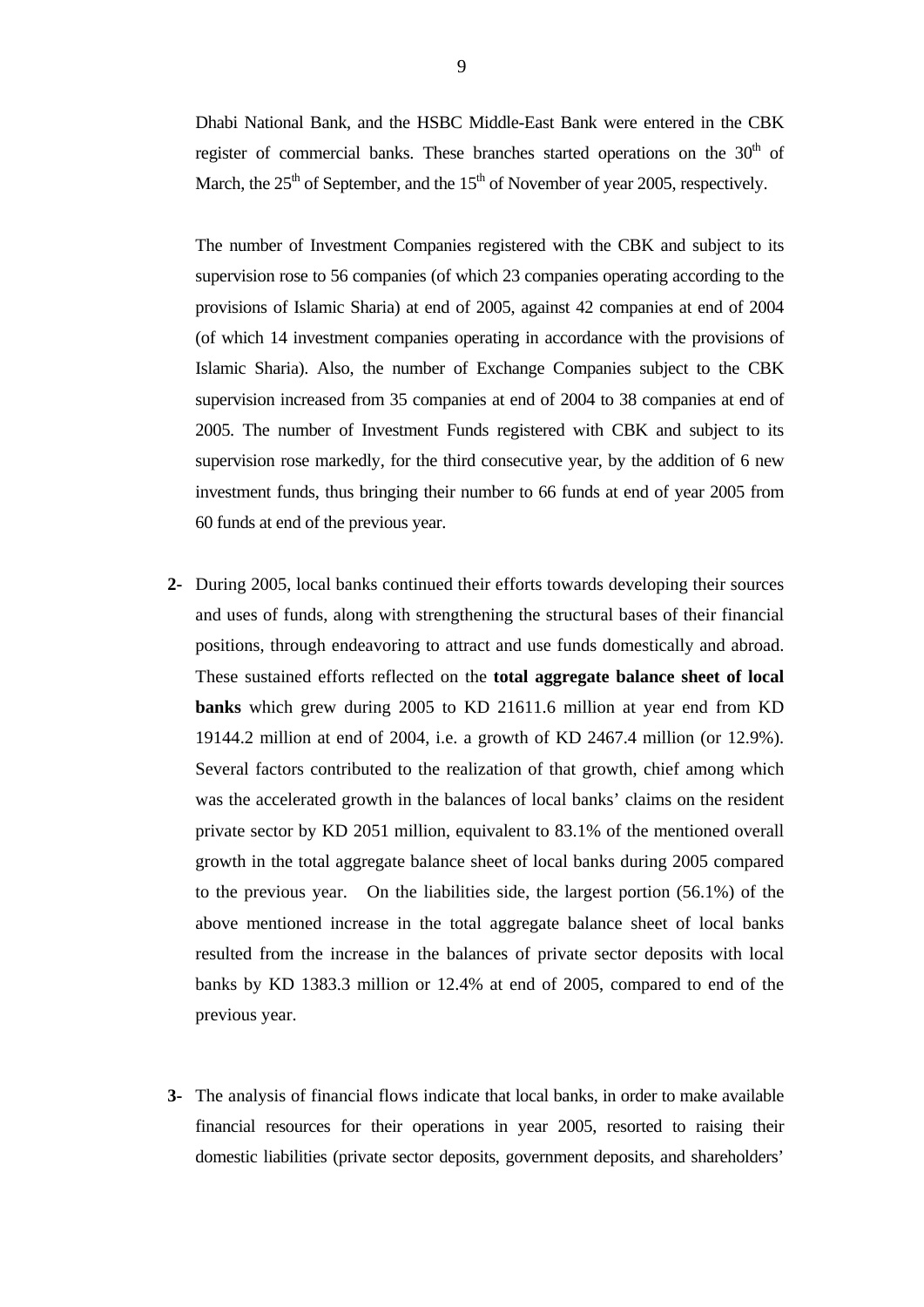equity, and other domestic liabilities) to a larger extent than reducing their domestic assets (deposits with local banks, claims on the government, and shareholders' equity) as was the case in the previous year. Regarding the use of domestic financial resources made available to them during 2005, local banks increased their domestic assets (particularly claims on the private sector, whether in the form of credit facilities extended to residents or domestic financial and nonfinancial investments), and reducing some elements of domestic liabilities (specifically, local banks deposits). In general, local banks' operations during 2005 were characterized by realizing domestic financial resources in excess of their domestic uses during the mentioned year on the one hand, and surpassing the domestic financial resources realized during the previous year on the other.

**4-** The results and conclusions derived from analyzing the developments in the items of the aggregate balance sheet of local banks indicate that the growth of the financing extended by local banks to the private sector accelerated from 16.1% during 2004 to 18.8% during 2005. Furthermore, the report indicated the continued significant role of private sector deposits in the structure of relative distribution of sources of funds made available to local banks on the liabilities side of the aggregate balance sheet. Within this context, the report indicated that the balances of these deposits realized a growth of 12.4% during 2005, after a rise by 12.3% during the previous year, thus reaching KD 12507.5 million, equivalent to 57.9% of the total aggregate balance sheet of local banks at end of 2005, against KD 11124.2 million, equivalent to 58.1% of that total aggregate balance sheet at end of 2004.

The net foreign assets of local banks recorded a substantial rise at end of year 2005, for the third consecutive year, to KD 1533.6 million, i.e. by KD 163.9 million (or 12%), above its level of KD 1369.8 million at end of 2004. This rise resulted essentially from the rise in foreign assets, particularly deposits with foreign banks.

**5**- Local banks achieved record profit levels in year 2005, surpassing those realized during the previous years. Net profits realized by local banks reached KD 640.8 million during year 2005, compared to KD 482.2 million and KD 372.7 million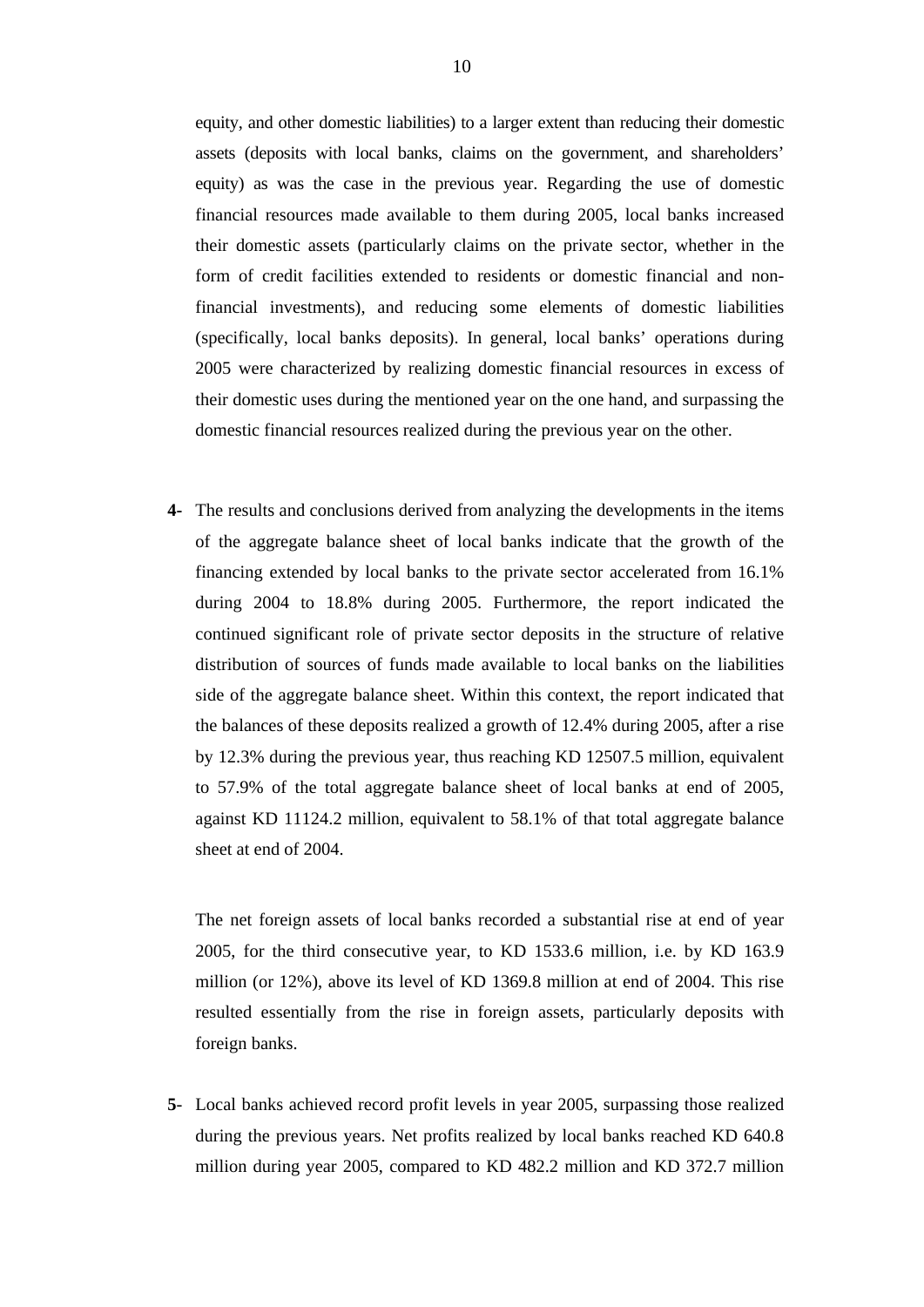during 2004 and 2003 respectively. Available aggregate data on local banks indicate that the capital adequacy ratio for each of these banks remains discernibly higher than the minimum required limit according to international recommendations. The average Capital Adequacy Standard for all conventional local banks reached 21.4% at end of year 2005 (21.7% for banks operating according to the provisions of Islamic Sharia), compared to 18.2% for all conventional local banks (11.7% for banks operating according to the provisions of Islamic Sharia) at end of the previous year.

**6- Local investment companies** subject to CBK supervision (whether conventional companies or those operating according to the provisions of Islamic Sharia) continued in year 2005 to develop the structure of their sources and uses of funds. Available data indicate that the total assets of local investment companies (56 companies, of which 33 conventional investment companies and 23 investment companies operating according to the provisions of Islamic Sharia) reached KD 9429.1 million at end of 2005, against KD 6359.6 million at end of 2004 (42 companies, of which 28 conventional investment companies and 14 investment companies operating according to the provisions of Islamic Sharia).

Worth noting is that local investment companies manage off-balance sheet funds within their contra accounts, mostly as third party investments, in excess of the total aggregate balance sheet of these companies. These funds totaled KD 14459.6 million (for 56 investment companies) at end of 2005, compared with KD 8534.3 million (for 42 investment companies) at end of 2004, i.e. a growth of KD 5925.2 million or 69.4%.

**7-** Available comparative financial data on **conventional investment companies** (27 companies) indicate that their total aggregate balance sheet reached KD 6512.3 million at the end of year 2005, thus achieving a growth of KD 1644.1 million (or 33.8%) above its level of KD 4686.2 million at end of the previous year, for the same companies. The largest portion (52.7%) of this growth reflects the rise in the balances of domestic investments of these companies by KD 867.2 million (or 72.1%) during 2005. On the liabilities' side of the aggregate balance sheet of conventional investment companies, this growth is essentially attributable to the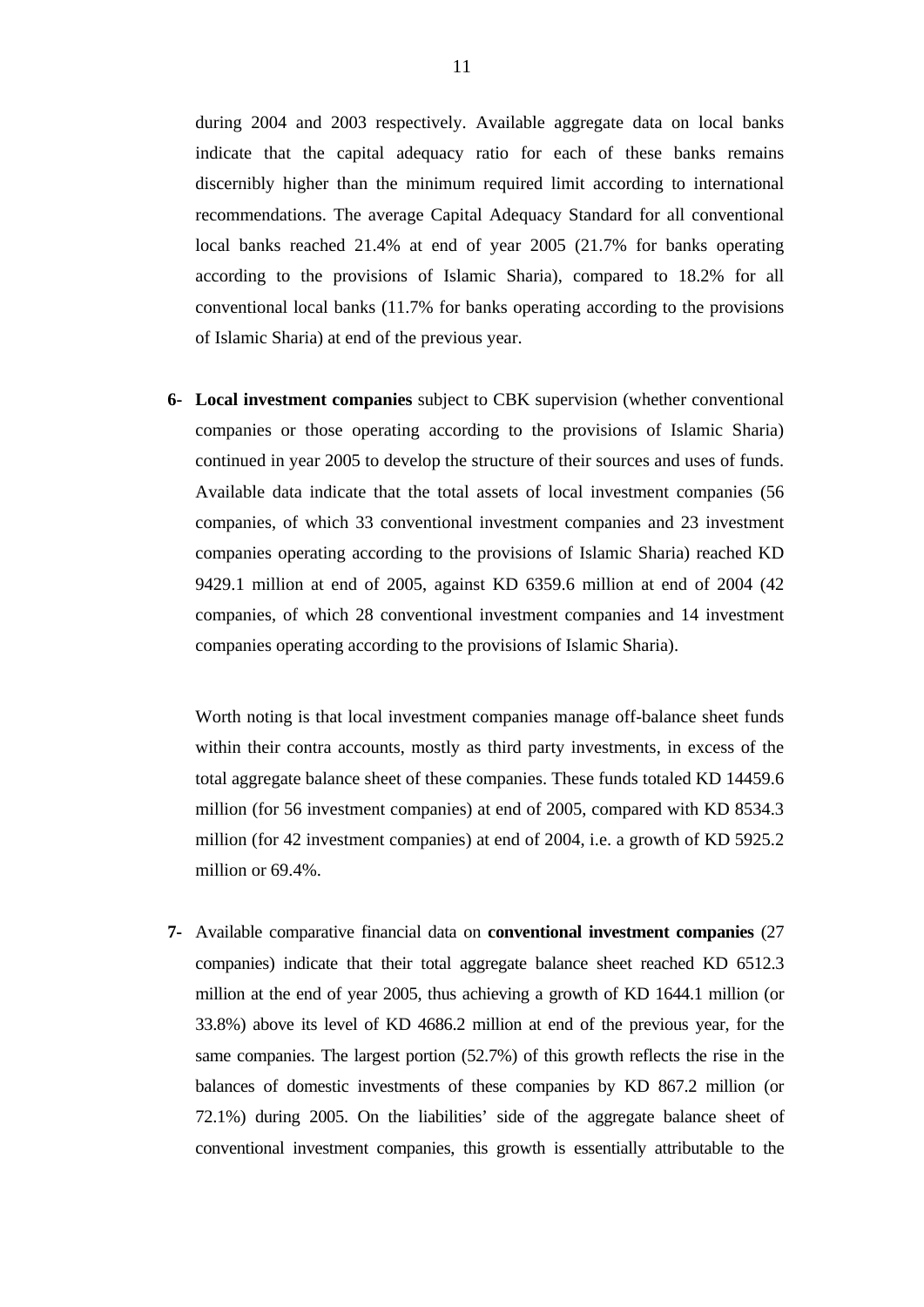growth in capital and reserves by 43.3% and other liabilities by 83.5% at end of 2005 compared to end of the previous year.

- **8-** Available comparative financial data on the aggregate balance sheet of **investment companies operating in accordance with the provisions of the Islamic Sharia** (13 companies) indicate a tangible growth of KD 962.7 million (65.9%) in that total balance sheet to KD 2423.3 million at end of year 2005, compared to KD 1460.6 million for the same companies at end of the previous year. This growth encompassed, though unevenly, all main items on both the assets and liabilities' sides in the aggregate balance sheet of investment companies operating in accordance with the provisions of the Islamic Sharia.
- 9- Available comparative financial data also indicate that the **total balances of contra accounts of local investment companies** (27 conventional investment companies, and 13 companies operating in accordance with the provisions of Islamic Sharia), reached KD 14456.1 million at end of year 2005, thereby achieving a noticeable rise of KD 5939.9 million (69.7%) above their end of year 2004 level of KD 8516.2 million for the same companies.
- **10** The year 2005 witnessed the continued rise in the numbers of **investment funds established in the domestic market,** and registered with CBK, to 66 funds at end of that year, of which 24 investment funds operating in accordance with the provisions of Islamic Sharia at end of 2005, against 60 funds at end of 2004. This development reflects the increasing significance of the role of these funds in the domestic market, noting that these funds vary in their objectives and areas of activity.
- **11** Available comparative data on 31 companies**,** among the **local exchange companies** registered with CBK and subject to its supervision (38 companies as at end of 2005), indicate that the aggregate balance sheet of these companies grew by KD 26.9 million or 39.8% to KD 94.4 million at end of year 2005, compared to KD 67.5 million at end of the previous year (for the same companies).

## **Fourth- Developments in Public Finance:**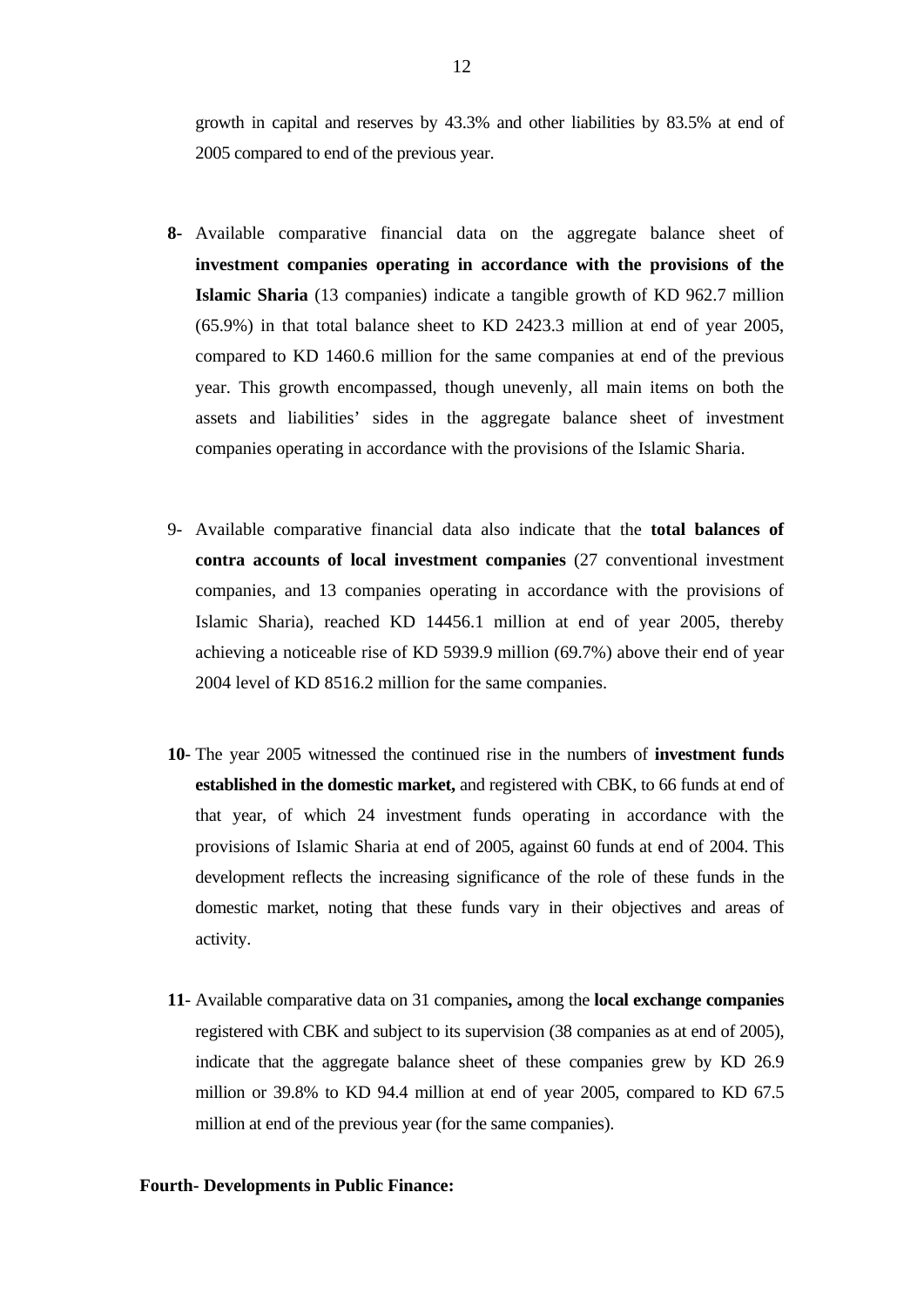The fourth part of the economic report focused on following up the developments in public finance in the State of Kuwait during 2005, through three main sections. The first addressed the most significant results of the closing account for the fiscal year 2004/05, the second reviewed the revenue estimates and allocations for expenditures in the general budget for the fiscal year 2005/06, and the third addressed the portion executed of that budget during the period  $1/4/2005 - 31/12/2005$  (as reported in the monthly follow-up statements). The contents of that part of the report can be summarized as follows:

- **1-** According to **the closing accounts' data of the fiscal year 2004/05**, the actual budgetary revenues collected during that fiscal year rose markedly to KD 8962.4 million compared with KD 6937.3 million during the fiscal year 2003/04, i.e. a rise of KD 2025.1 million or 29.2%. The largest portion (99.8%) of that rise reflects the increase in actual oil revenues by KD 2020.5 million or 32.9%, from KD 6149.9 million during the fiscal year 2003/04 to KD 8170.5 million during the fiscal year 2004/05. Additionally, the actual budgetary non-oil revenues within the closing account of the fiscal year 2004/05 rose by KD 4.6 million (or 0.6%) to KD 791.9 million, compared to KD 787.3 million for the previous fiscal year.
- **2-** The actual budgetary expenditures, within the closing account of the fiscal year 2004/05, increased to KD 6315.2 million, against KD 5522.8 million in the previous fiscal year, i.e. a rise of KD 792.4 million or 14.3%. The largest portion (71%) of that rise resulted from the increase in actual budgetary expenditures under the second chapter (requirements of goods and services) by 25.5%, and the fifth chapter (miscellaneous expenditures and transfer payments) by 45.5% during the fiscal year 2004/05, compared to the previous fiscal year.
- **3-** In the light of the above mentioned developments in actual revenues and expenditures, the closing account for the fiscal year 2004/05 realized a surplus of KD 2647.2 million, before deducting the allocations for the Reserve Fund for Future Generations, against an actual surplus of KD 1414.4 million for the previous fiscal year, i.e. an increase of KD 1232.7 million or 87.2%.
- **4-** The report also reviewed, within this part, the general aspects of **revenue estimates and allocations for expenditures in the general budget for the fiscal year 2005/06**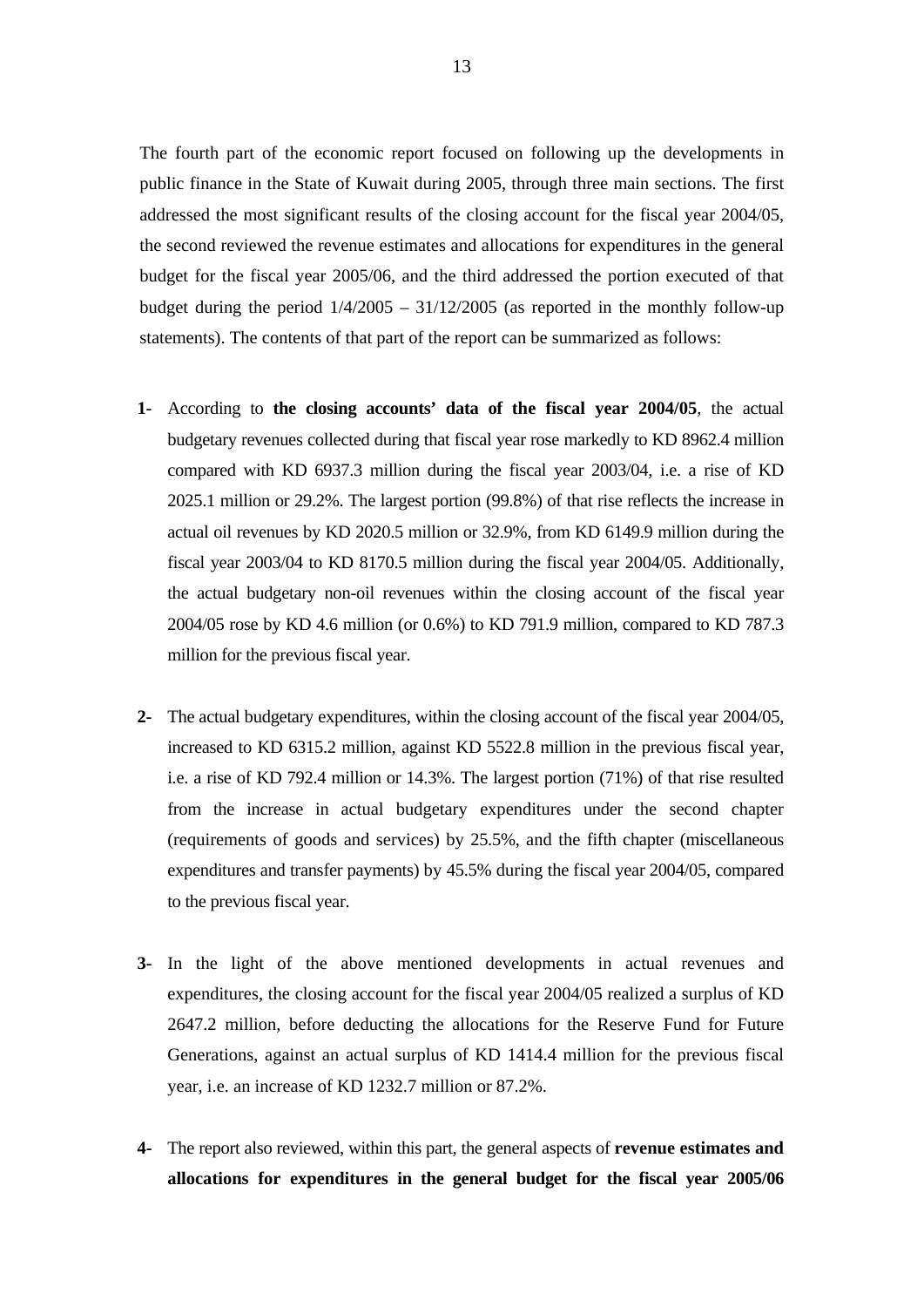enacted by the Law No. (66) of year 2005. Within this context, the report indicated the following:

- The budgetary revenue estimates for the fiscal year 2005/06 reached KD 4606.8 million, indicating an increase of KD 1287.1 million (38.8%) compared to their estimates for the fiscal year 2004/05. This is essentially attributable to the rise in oil revenues estimates (by KD 1178.7 million to KD 3914 million). The budgetary nonoil revenue estimates for the fiscal year 2005/06 were higher by KD 108.4 million (18.5%) than their approved estimates for the fiscal year 2004/05.
- The allocations for budgetary expenditures for the fiscal year 2005/06 increased by KD 659.5 million or 10% to KD 7233.5 million, compared to KD 6573.9 million for the allocations for budgetary expenditures for the previous fiscal year 2004/05. The largest portion (59.6%) of that increase reflected the rise in the approved estimates of current budgetary expenditures by KD 393.2 million or 8.7% to KD 4916.7 million (or 68% of the total allocations for budgetary expenditures) for the fiscal year 2005/06, compared with their allocations of KD 4523.5 million (or 68.8% of the total allocations for budgetary expenditures) for the fiscal year 2004/05.
- **5-** The report also reviewed within that part the government fiscal operations during the first nine months (April-December 2005) of the fiscal year 2005/06 as follows:
	- According to the data in the monthly follow-up statements of actual budgetary revenues and expenditures during the first nine months of the fiscal year 2005/06 (April-December 2005), the actual budgetary revenues collected during that period rose to KD 10087.8 million, i.e. an increase of KD 3492.6 million or 53% above the actual budgetary revenues of KD 6595.2 million collected during the corresponding period of the previous fiscal year (April-December 2004). This increase essentially reflects the rise in world oil prices along with the increase in actually produced quantities of oil, and the resulting rise in actual budgetary oil revenues collected during the first nine months of the fiscal year 2005/06, to KD 6065.2 million, against KD 9542.6 million during the corresponding period of the previous fiscal year 2004/05 (April-December 2004), representing an increase of KD 3477.4 million or 57.3%. Also, the actual budgetary non-oil revenues collected during the first nine months of the fiscal year 2005/06 increased by KD 15.2 million or 2.9%, compared to the corresponding period of the previous fiscal year.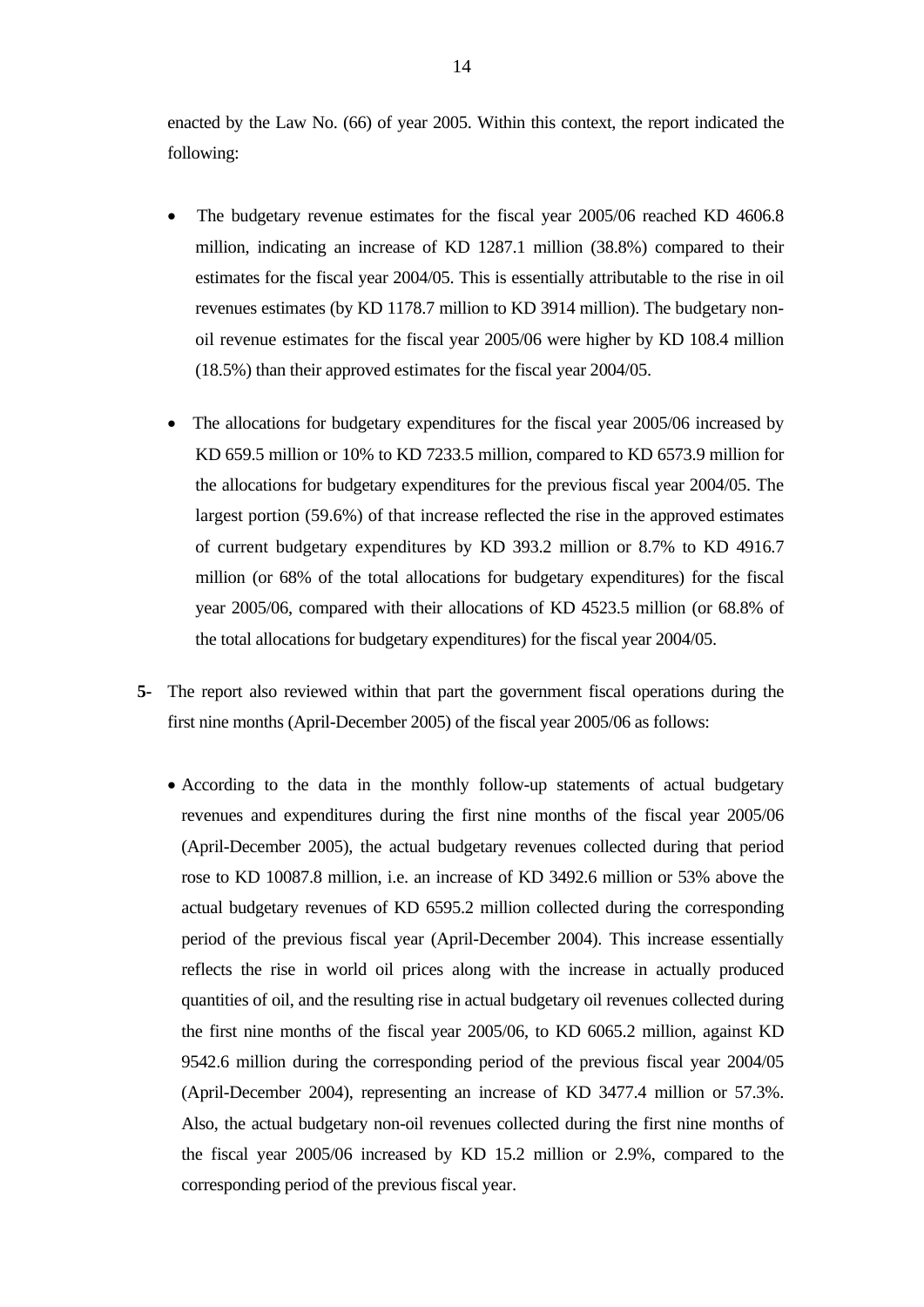- The total actual budgetary expenditures during the first nine months of the fiscal year 2005/06 (April-December 2005) reached KD 3457.4 million, i.e. higher by KD 188.6 million (5.8%) than the actual budgetary expenditures during the corresponding period of the previous fiscal year (April-December 2004). The largest portion (81.1%) of that increase reflects the growth in actual budgetary expenditures under the fifth chapter (miscellaneous expenditures and transfer payments) by KD 153.1 million (9.2%) during the first nine months of the fiscal year 2005/06, compared to the corresponding period of the previous fiscal year.
- As an outcome of the above developments, the general budget realized during the first nine months of the fiscal year 2005/06 (April-December 2005) an actual surplus of KD 6630.4 million, compared with an actual surplus of KD 3326.5 million during the period (April-December 2004), before deducting the allocations for the Reserve Fund for Future Generations, i.e. an increase of KD 3303.9 million or 99.3%.

#### **Fifth- Developments in Foreign Trade and Balance of Payments:**

The fifth part of the report addressed the main developments witnessed in the economic and financial relations between the residents in the domestic economy and residents in other economies, as reflected by the available data and estimates on the Foreign Trade and Balance of Payments (BOP) statistics of the State of Kuwait for year 2005. The most significant aspects covered by the report in this regard can be summarized as follows:

1. The growth in the surplus realized in the Balance on Goods (expressing the arithmetical difference between the total value of merchandise exports and imports) accelerated, whereby that surplus reached KD 9111 million during 2005 compared to KD 5430 million during 2004, i.e. a rise of KD 3681 million or 67.8%, compared to a rise of KD 1880 million or 53% during 2004. With the rise in the Balance on Goods surplus, its ratio to the GDP at current prices rose from 31.1% during 2004 to 38.6% during 2005. The main source of that rise was the noticeable growth of the total value of merchandise exports and re-exports on 'fob' basis, by KD 4820 million or 54.4% to KD 13687 million during 2005, from KD 8867 million during the previous year. This increase encompassed the oil exports by KD 4669 million or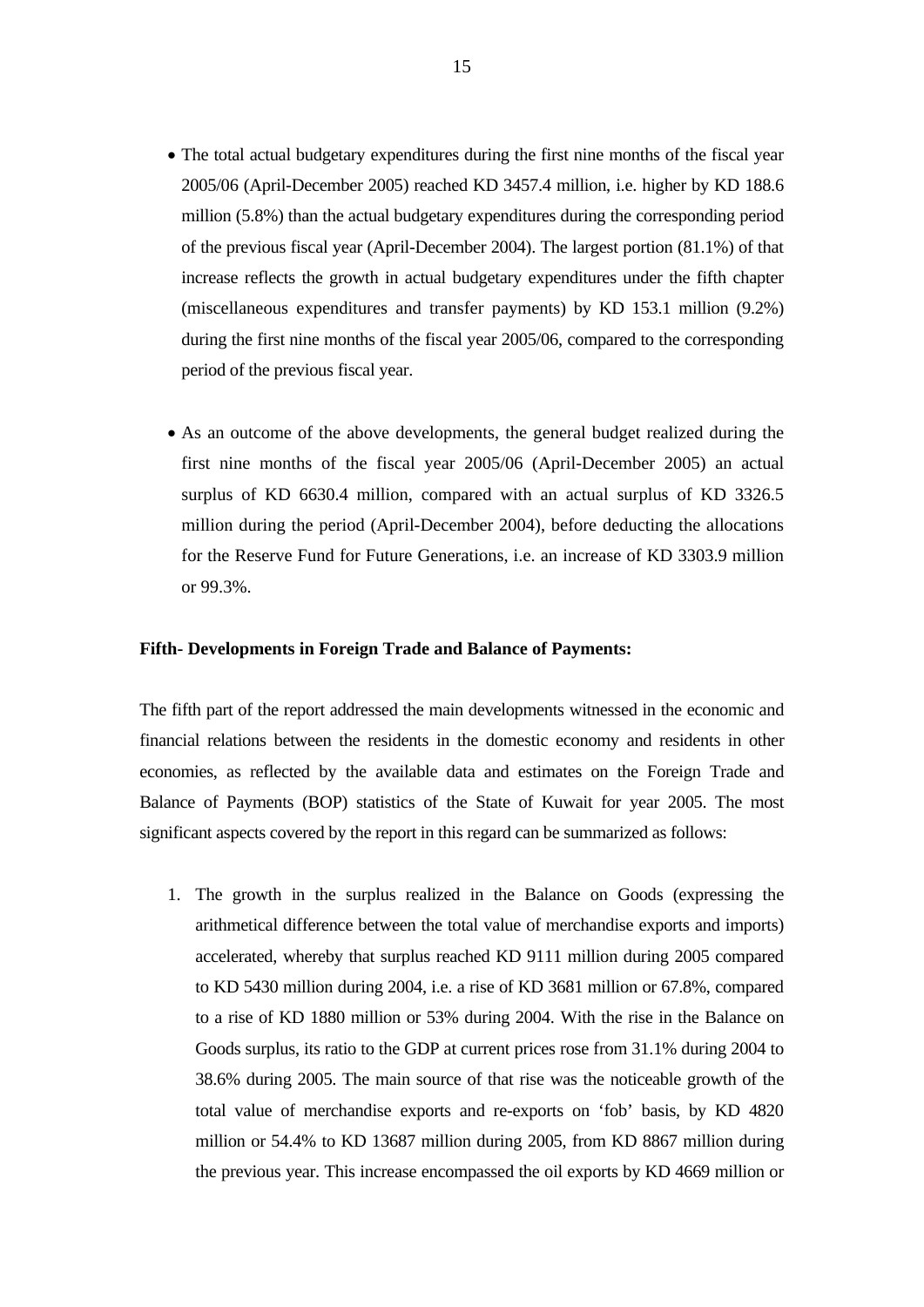57.1% (from KD 8182 million to KD 12851 million) on the one hand, and non-oil exports by KD 151 million or 22% (from KD 685 million to KD 836 million) on the other. The total value of the State of Kuwait's merchandise imports (fob) rose by KD 1139 million (33.1%) to KD 4576 million during 2005 from KD 3437 million during the previous year.

- 2. The deficit realized in the Services Account (Net) in the BOP statistics, which reflects the net value of transactions between residents and non-residents of the domestic economy with regard to transportation, insurance, travel and other services, rose by KD 79 million or 7% to KD 1211 million during 2005, compared with a deficit of KD 1132 million in the previous year. This rise essentially reflects the growth in the total value of payments from residents in the domestic economy, recorded on the debit side of the Services Account, under both the 'Travel' and 'Transportation' items together by KD 363 million (20.5%) from KD 1767 million during 2004 to KD 2130 million during 2005.
- 3. The surplus realized in the 'Investment Income' item rose to KD 2579 million during 2005, compared to a surplus of KD 1807 million during the previous year, i.e. an increase of KD 722 million or 42.7%. This rise reflects the favorable developments in the rates of return on financial instruments and investment assets in the major financial markets, along with the increase in the balances of Kuwait's external investments abroad during 2005.
- 4. The deficit recorded in the 'Current Transfers (Net)' item, rose by KD 200 million (26.6%) to KD 952 million during 2005, from KD 752 million during the previous year. The largest portion (74%) of this rise reflects the growth in the net value of the outbound unrequited current transfers by the General Government by KD 128 million to KD 150 million during 2005, compared to its previous year level of KD 22 million.
- 5. The Current Account in the BOP statistics of the State of Kuwait (which reflects the outcome of the above mentioned developments regarding the balance on goods, Services Account (Net), Investment Income (Net), and current transfers) realized a tangible surplus estimated at KD 9527 million during 2005, against a surplus of KD 5353 million during the previous year, i.e. a rise of KD 4174 million or 78%. With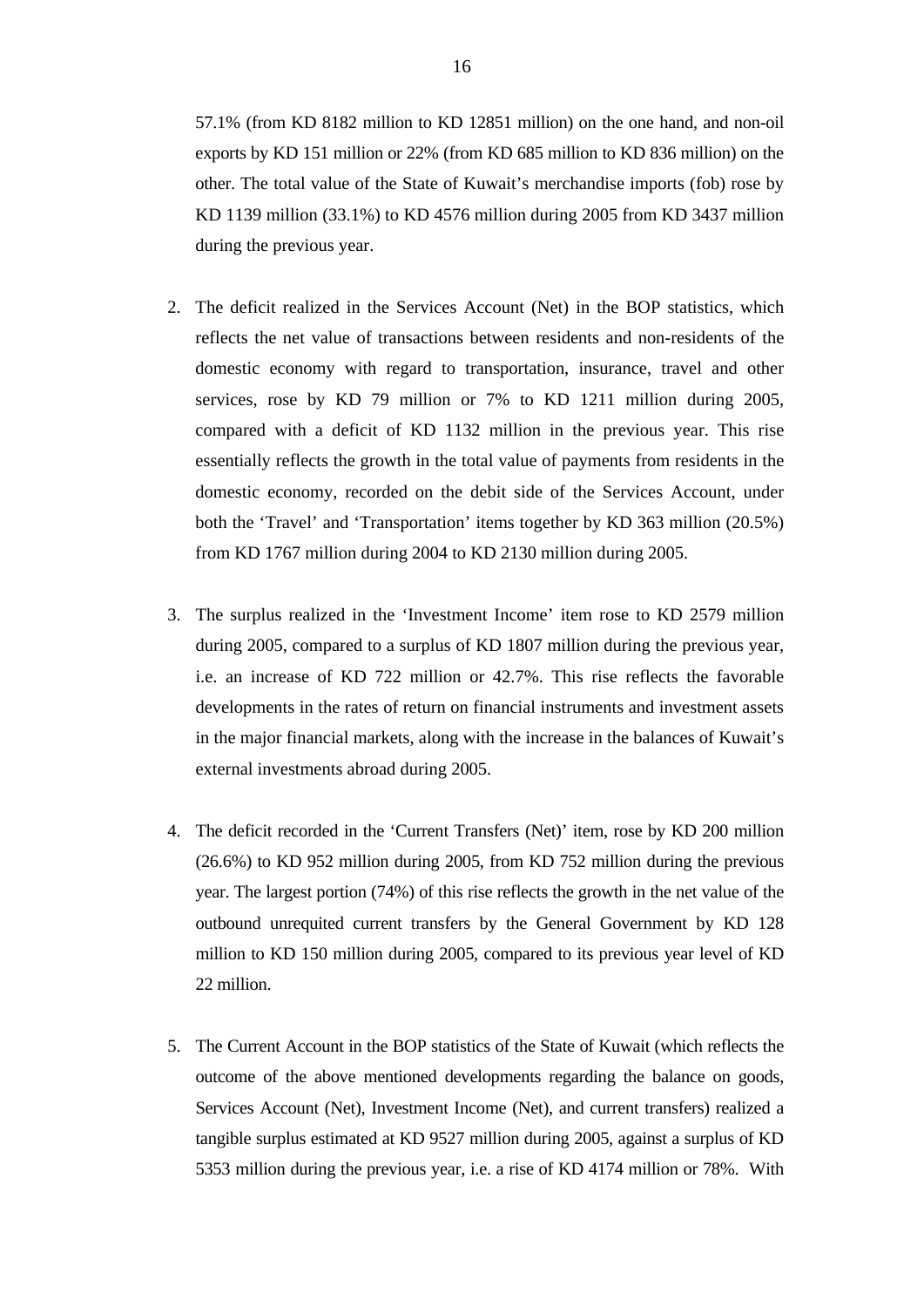the rise in the Current Account surplus, its ratio to the GDP at current prices rose to 40.4% during 2005, from 30.6% during the previous year.

- 6. The net financial inflows recorded on the credit side under the 'Capital Account' of the BOP statistics of the State of Kuwait rose from KD 128 million during 2004 to KD 233 million during 2005. This development essentially reflects the total value of compensations received by residents in the domestic economy from the United Nations Compensation Committee, from KD 140 million during 2004 to KD 241 million during 2005, i.e. a growth of KD 101 million or 72.1%, equivalent to 96.2% of the above mentioned rise in the net capital inflows.
- 7. The growth in net value of Kuwaiti external investments recorded on the debit side under the 'Financial Account' of the BOP statistics of the State of Kuwait, accelerated by KD 3258 million (65.7%) to a growth of KD 8216 million during 2005, compared with a growth of KD 4958 million in the net value of these assets during 2004. This rise occurred, during 2005, essentially as a result of the rise in the net value of assets invested abroad by the institutions and bodies recorded under the General Government (by KD 6986 million), local banks (by KD 93 million), and the 'Other Sectors' (by KD 1213 million). From the perspective of the composition of external investments recorded under the 'Financial Account', the report indicated that the above mentioned increase in net value of the State of Kuwait's external investments during 2005, reflects the outcome of the growth of the Kuwaiti investments recorded under the 'Portfolio Investments (Net)' item by KD 2248 million, the 'Other Investments (Net)' item by KD 4666 million, and the 'Direct Investment (Net)' item by KD 1302 million.
- 8. As an outcome of the mentioned developments in the current account, and the capital and financial account, in addition to the developments concerning error or omission in all items of the BOP statistics, the overall balance in these statistics realized a surplus of KD 165 million during 2005, after realizing a surplus of KD 197 million during 2004. In turn, this surplus reflected on the Total Reserve Assets of the Central Bank of Kuwait (CBK) which rose by the same amount (KD 165 million) at end of 2005, compared to its end of previous year level. If the overall position of the State of Kuwait Balance of Payments is considered from a broader perspective to reflect the changes in reserve assets available to the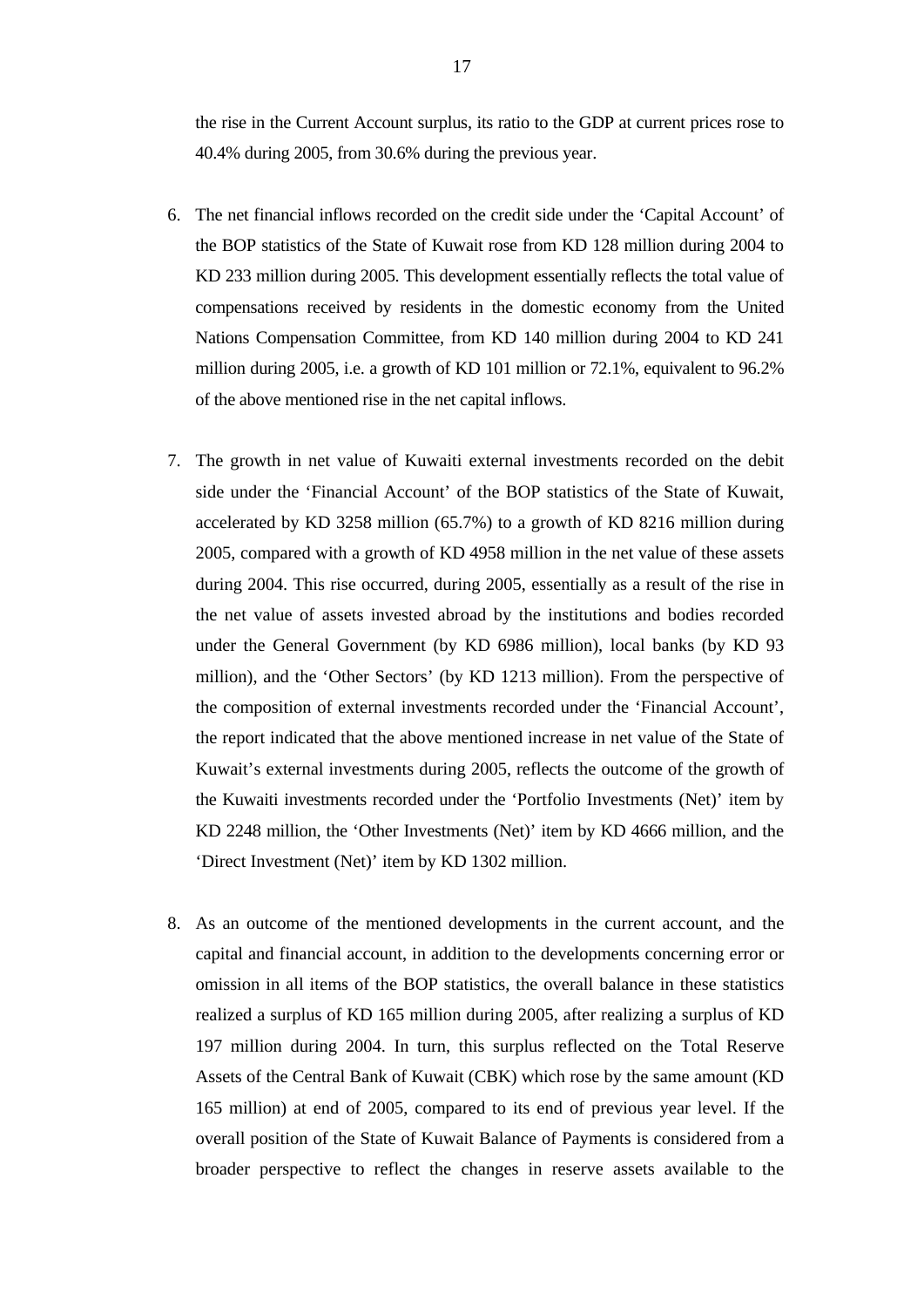domestic economy which could be used for the Balance of Payments purposes, essentially represented in the change in net value of external investments of some governmental bodies and institutions under the 'General Government' item, in addition to the change in total reserve assets of CBK, the overall position of the Balance of Payments shows a surplus of KD 8000.7 million during 2005, compared with a surplus of KD 5944.3 million during 2004, i.e. an increase of KD 2056.4 million or 34.6%.

#### **Sixth- Developments in the Kuwait Stock Exchange Activity:**

The report addressed, in its sixth and last part, the developments in the Kuwait Stock Exchange (KSE) activity during 2005, through highlighting the main indices of trading activity and price movements, along with analyzing the most significant factors influencing these indices, the performance of listed companies, the developments in the share issue base and the new companies listed on the market during 2005. The main developments highlighted in this part of the report, can be summarized as follows:

- 1. The main indices of the Kuwait Stock Exchange (KSE) rose at accelerated rates to new record levels during 2005. Within this context, the report indicated a rise in the total value of traded shares (by 86.1%), the total quantity of traded shares (by 55.8%), and number of transactions (by 85%) during 2005, compared to the previous year levels. Also, the daily averages of the value and quantity of traded shares and number of transactions rose by 85.3%, 55.2% and 84.3% respectively in 2005, compared to the previous year.
- 2. The KSE General Price Index  $(26/12/1993 = 1000$  points) continued its rise during 2005 to new record levels, as it closed at 11445.1 points at end of 2005, i.e. a rise of 78.6%, compared to its previous year closing. The KSE Weighted Price Index  $(26/12/2000 = 100$  points) also followed that trend, as it rose by 67.4% at end of 2005, compared to end of the previous year.
- 3. Several domestic and international developments and events contributed to the increase in the KSE activity during 2005, and the rise of its main indices to new record levels during that year. Most notable among these developments were the atmosphere of optimism associated with the continued accelerated rise in world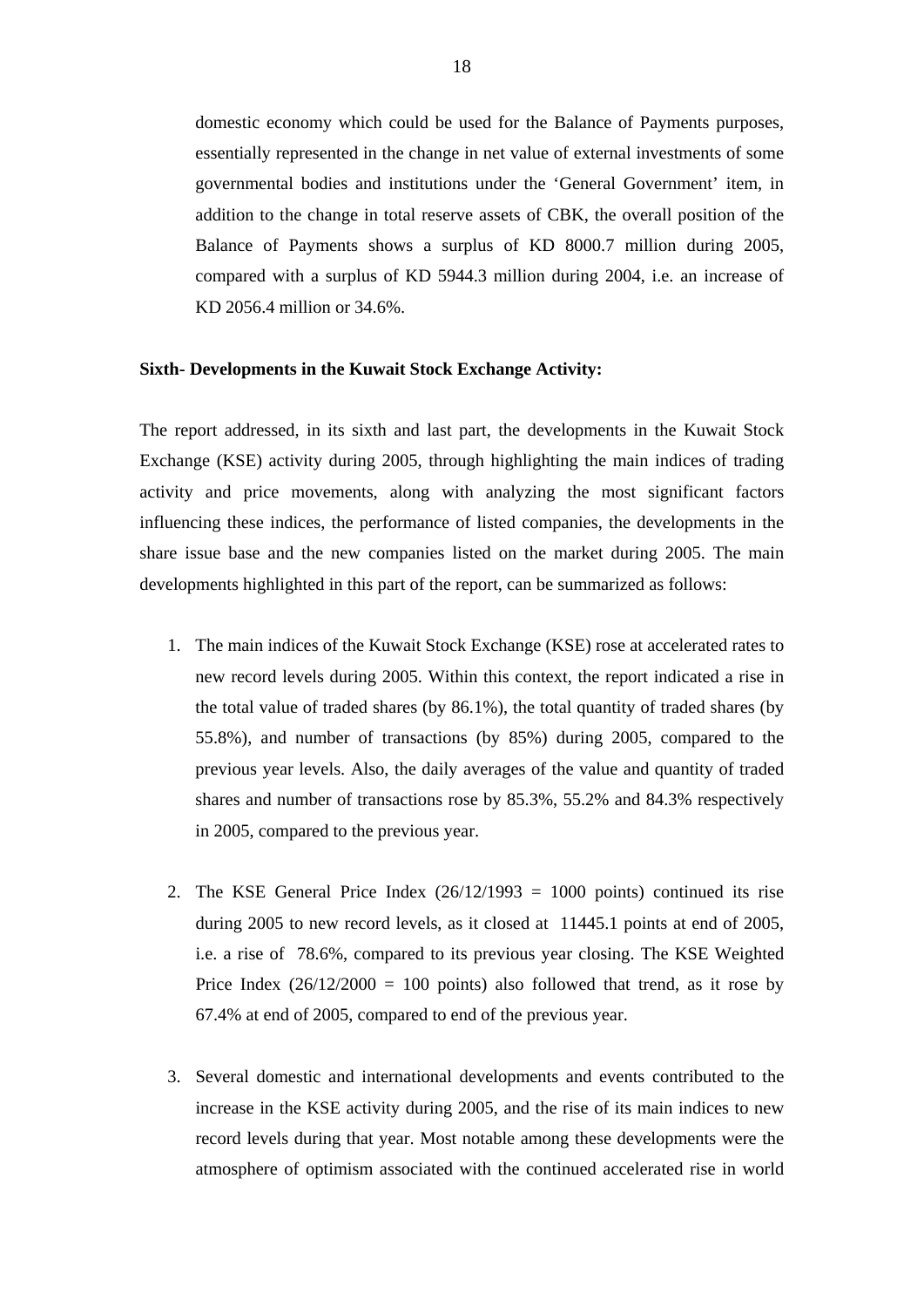oil prices, the increase in domestic liquidity levels, the rise in net profits of KSElisted companies, the broadening of the KSE transaction base as a resulted of the listing of new companies, etc. Within this context, the report indicated that the net profits of 125 KSE-listed companies for which data were available reached KD 3313 million during 2005, against KD 1659.9 million for the same companies during the previous year, i.e. an increase of KD 1653.1 million or 99.6%.

- 4. The number of companies listed on the KSE rose to 158 companies at end of 2005 against 125 companies at end of the previous year, following the listing of 33 new companies. The new companies were distributed as follows: 11 companies in the Services sector, 9 companies in the Investment sector, 9 companies in the Realestate sector, 3 companies in the Non-Kuwaiti Companies sector, and 1 company in the Industry sector.
- 5. The market capitalization of listed companies rose by KD 19293.3 million or 87.2% during 2005 to KD 41419.6 million for 158 companies at end of that year, against KD 22126.5 million for 125 companies at end of 2004. The price movements contributed 52.6% of the mentioned rise in the market capitalization of listed companies during 2005. Furthermore, the bonus shares, the listing of new companies, and the capital increase shares contributed 24.1%, 15.4%, and 7.8% respectively of the rise in the market capitalization of listed companies at end of 2005, compared to end of the previous year.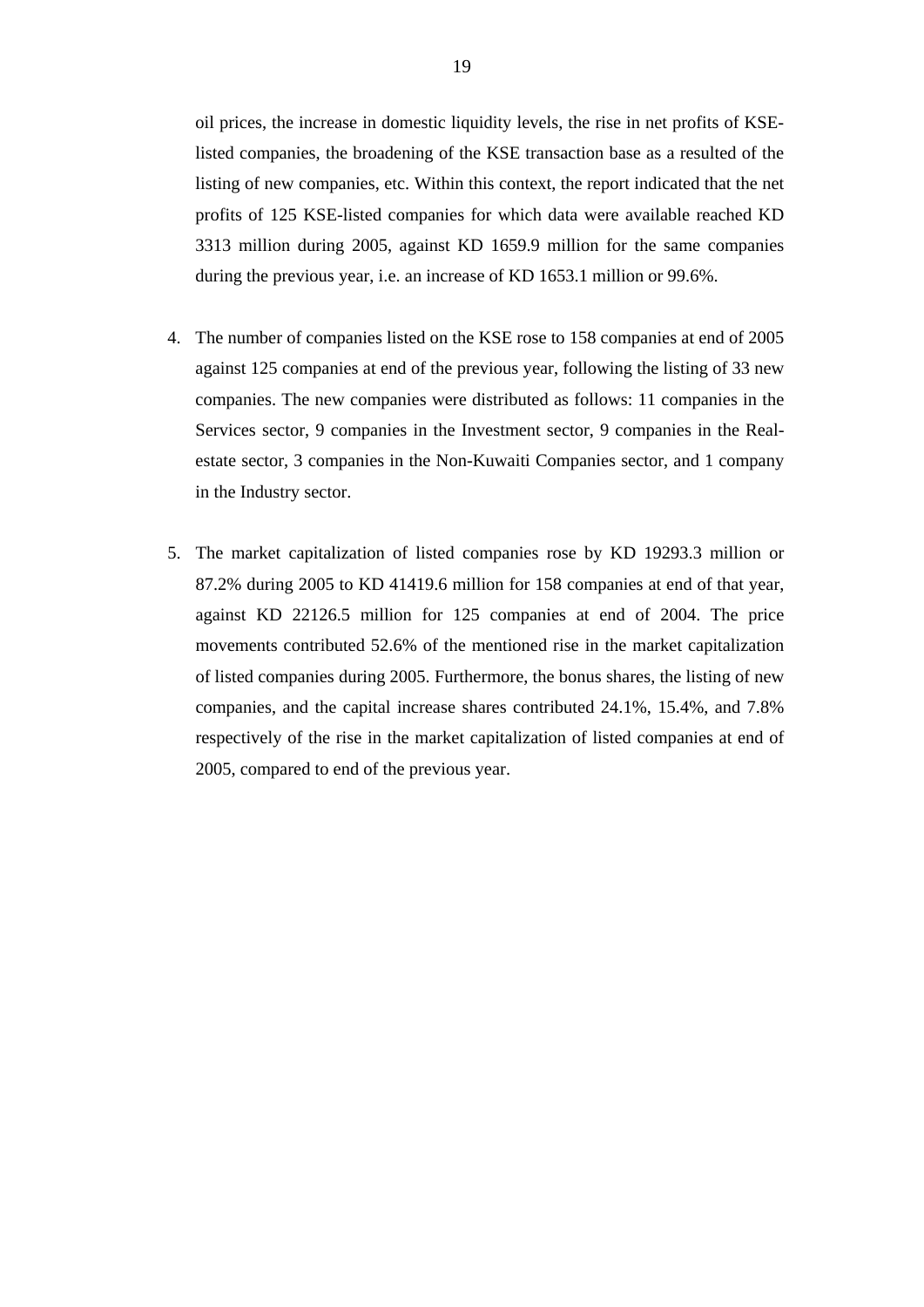| (KD Million)                                                                             |         |         |         |         |              |  |  |  |
|------------------------------------------------------------------------------------------|---------|---------|---------|---------|--------------|--|--|--|
| <b>Item</b>                                                                              | 2001    | 2002    | 2003    | 2004    | 2005         |  |  |  |
| <b>National Accounts:</b>                                                                |         |         |         |         |              |  |  |  |
| <b>GDP</b> at Current Prices:                                                            | 10700.0 | 11584.5 | 14253.5 | 17466.0 | 23588.0      |  |  |  |
| Crude Oil & Natural Gas Sector                                                           | 4586.5  | 4409.2  | 5797.8  | 7822.1  | 12828.1      |  |  |  |
| Non-oil Sectors                                                                          | 6029.6  | 7078.4  | 8320.6  | 9482.4  | 10611.6      |  |  |  |
| Of which: Petroleum Products                                                             | 374.4   | 430.6   | 572.4   | 795.5   | 1003.8       |  |  |  |
| <b>Import Duties</b>                                                                     | 83.9    | 96.9    | 135.1   | 161.5   | 148.3        |  |  |  |
| GDP at Fixed (Prices of 1995):                                                           | 8981.4  | 9440.4  | 10703.7 | 11367.4 | $\cdots$     |  |  |  |
| Crude Oil & Natural Gas Sector                                                           | 3042.7  | 2729.0  | 3290.5  | 3585.4  | .            |  |  |  |
| Non-oil Sectors                                                                          | 5857.2  | 6621.3  | 7290.6  | 7672.4  | .            |  |  |  |
| Of which: Petroleum Products                                                             | 487.7   | 520.8   | 602.1   | 609.1   | $\cdots$     |  |  |  |
| <b>Import Duties</b>                                                                     | 81.5    | 90.1    | 122.6   | 109.6   | $\cdots$     |  |  |  |
| <b>Domestic Prices:</b>                                                                  |         |         |         |         |              |  |  |  |
| CPI (2000=100)                                                                           | 101.3   | 102.2   | 103.2   | 104.5   | 108.8        |  |  |  |
| WPI (1980=100)                                                                           | 166.3   | 171.8   | 175.1   | 175.8   | 183.6        |  |  |  |
| <b>Monetary and Banking</b>                                                              |         |         |         |         |              |  |  |  |
| <b>Aggregates and Indicators:</b>                                                        |         |         |         |         |              |  |  |  |
| Money Supply (M2)                                                                        | 9208.5  | 9646.3  | 10401.2 | 11655.2 | 13086.2      |  |  |  |
| Money (M1)                                                                               | 1641.4  | 2066.7  | 2611.5  | 3174.2  | 3727.4       |  |  |  |
| Quasi-money                                                                              | 7567.1  | 7579.6  | 7789.7  | 8481.0  | 9358.8       |  |  |  |
| Private Sector Deposits with Local Banks                                                 | 8807.3  | 9204.1  | 9907.1  | 11124.2 | 12507.5      |  |  |  |
| Of which: KD Deposits                                                                    | 7915.3  | 8300.5  | 8916.6  | 9955.3  | 10959.5      |  |  |  |
| Credit Facilities Extended by Local Banks to<br><b>Residents</b>                         | 6027.0  | 6853.5  | 8419.4  | 9867.0  | 11827.3      |  |  |  |
| Of which: Consumer Loans                                                                 | 633.5   | 698.0   | 748.8   | 736.4   | 789.0        |  |  |  |
| Net Foreign Assets of Local Banks                                                        | 456.1   | 409.3   | 500.5   | 1369.8  | 1533.6       |  |  |  |
| Aggregate Balance Sheet of Local Banks<br>US dollar Exchange Rate against the KD at Year | 15064.2 | 17063.7 | 18813.9 | 19144.2 | 21611.6      |  |  |  |
| End (fils)                                                                               | 307.36  | 299.70  | 294.70  | 294.70  | 292.00       |  |  |  |
| <b>Public Debt Instruments:</b>                                                          |         |         |         |         |              |  |  |  |
| <b>Value of Issues:</b>                                                                  | 3435.0  | 4370.0  | 4400.5  | 3854.2  | 2969.0       |  |  |  |
| <b>Treasury Bills</b>                                                                    | 2150.0  | 3460.0  | 303.5   | 2515.2  | 562.0        |  |  |  |
| <b>Treasury Bonds</b>                                                                    | 1285.0  | 910.0   | 1370.0  | 1339.0  | 2407.0       |  |  |  |
| <b>Balances at Year End:</b>                                                             | 2463.0  | 2465.0  | 2460.5  | 2427.0  | 2407.0       |  |  |  |
| <b>Treasury Bills</b>                                                                    | 860.0   | 1555.0  | 1190.5  | 1088.0  | $\mathbf{r}$ |  |  |  |
| <b>Treasury Bonds</b>                                                                    | 1603.0  | 910.0   | 1270.0  | 1339.0  | 2407.0       |  |  |  |

**Table (78) Development of Main Economic, Financial and Monetary Indicators and Variables** 

......................................................................................................................……......Cont'd.